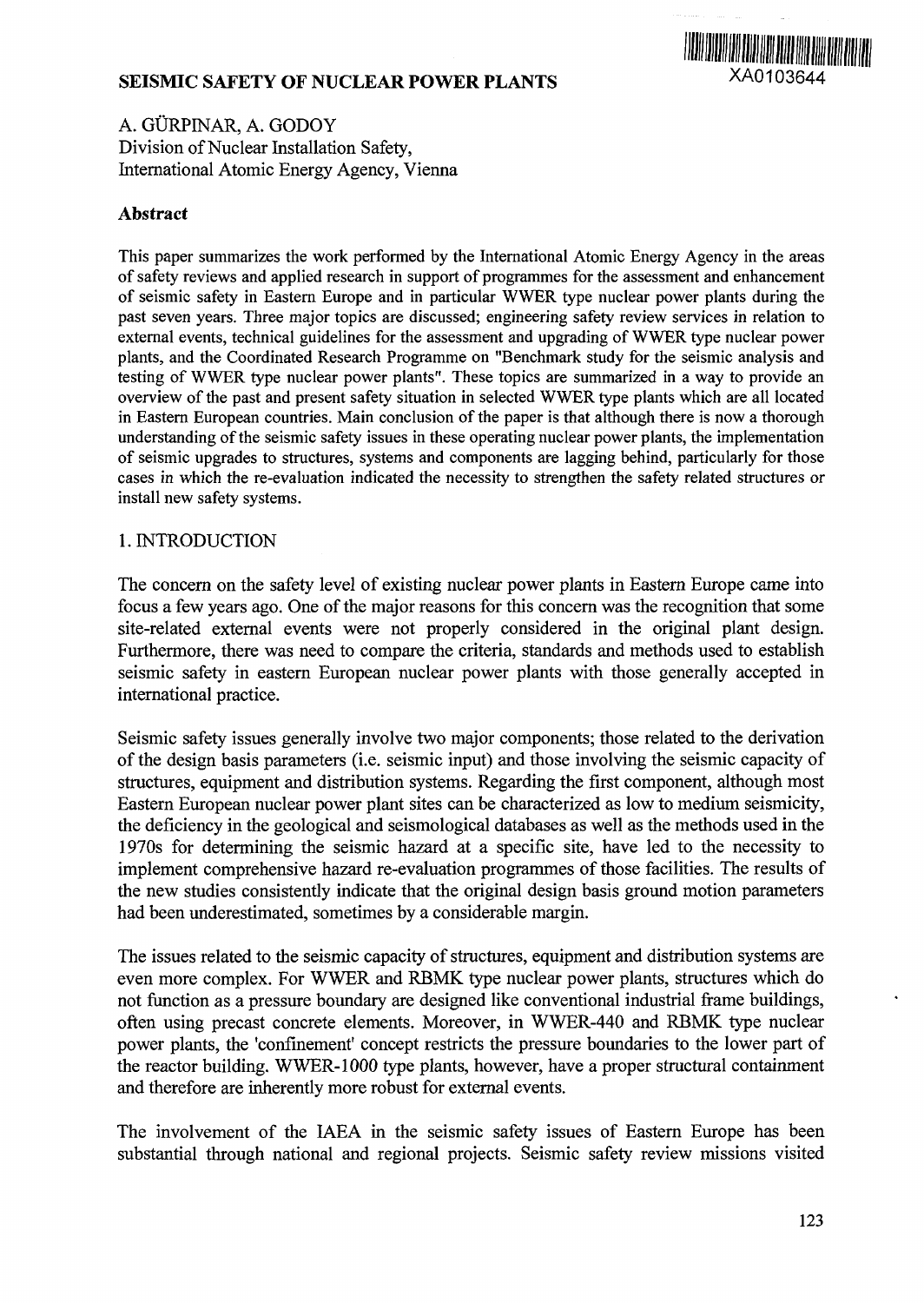nuclear power plants in Armenia, Bulgaria, Czech Republic, Hungary, Poland, Romania, Russian Federation, Slovakia, Slovenia and Ukraine within the past seven years.

These countries operate different types of nuclear power plants, i.e. WWER-440/230 (Armenia, Bulgaria, Russian Federation, Slovakia), WWER-440/213 (Czech Republic, Hungary, Slovakia, Russian Federation, Ukraine), WWER-1000 (Bulgaria, Czech Republic, Russian Federation, Ukraine), RBMK (Russian Federation, Ukraine), Candu (Romania) and PWR (Slovenia).

The level of IAEA involvement has also varied greatly ranging from minimal in Poland (where the nuclear power programme was abandoned), Russian Federation and Ukraine, to limited in the Czech Republic, Romania and Slovenia, to extensive in Armenia, Bulgaria, Hungary and Slovakia. The extent of the involvement has depended mainly on the urgency of the need as expressed by the host country.

The activities related to the assessment and enhancement of seismic safety may be considered within two time frames. The engineering services, i.e. site/plant specific reviews, are short term actions to provide recommendations to the regulatory authority and the nuclear power plant management regarding criteria and methods of assessment and upgrading. There is also the coordinated research programme dealing with the seismic safety of WWER type plants in the medium and long term. This programme is titled, "Benchmark study for the seismic analysis and testing of WWER type nuclear power plants" and involves 25 institutions from 15 countries. Another coordinated research programme on the "Assessment of RBMK type nuclear power plants in relation to external events" will begin in 1997.

It should also be mentioned that substantial amount of help in terms of supply of equipment, mainly computer hardware and software for seismic hazard and structural analysis, as well as seismic instrumentation, was provided to Eastern European countries under the scope of national technical assistance and co-operation programmes.

These short and long term activities will be described in the subsequent sections of this article with emphasis on the results achieved so far and what remains to be done in order to significantly improve the seismic safety of these nuclear power plants built to earlier standards.

#### 2. REVIEW SERVICES

A seismic re-evaluation programme for a nuclear power plant has three major components, as follows:

- (i) the re-assessment of the seismic hazard as an external event;
- (ii) the evaluation of the plant specific seismic capacity to withstand the loads generated by such event, and
- (iii) the implementation of upgrades to buildings and components, if needed.

Figure 1 shows the general flow diagram for the seismic re-evaluation process, constituted by five major phases, starting with the assessment of the original seismic input and design bases and finishing with the implementation of the upgrades for the structures, systems and components upgrades if required.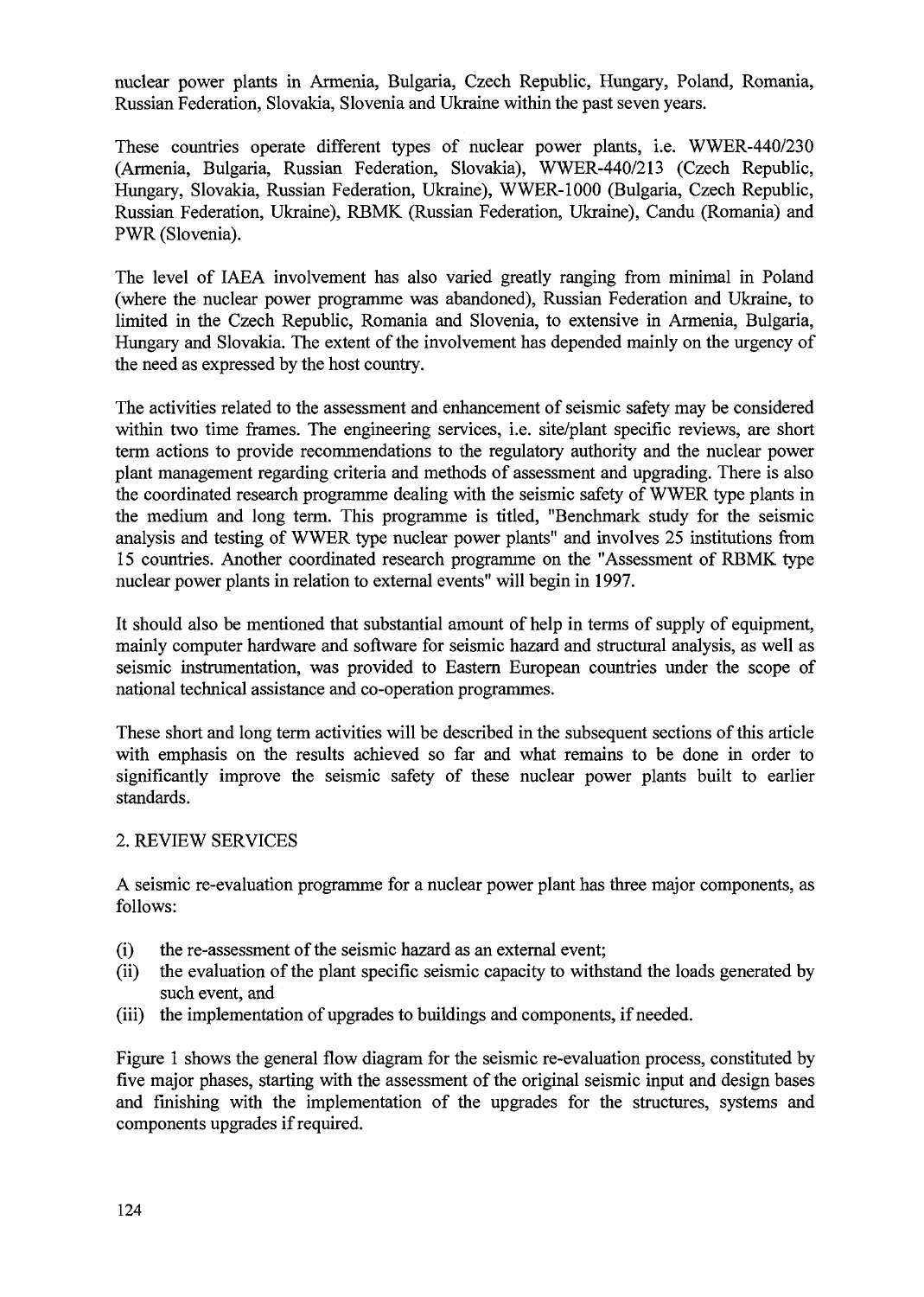

*FIG. 1. Flow diagram for seismic re-evaluation and upgrading of existing nuclear power plants.*

The IAEA has conducted a substantial number of seismic safety review services to nuclear power plants in 10 East European countries covering 11 sites, the scope of which depended on the stage of assessment and/or upgrading of the specific plant or unit. In most of the cases the process of review started with the assessment of the original seismic input.

The interim results of the re-evaluation of the seismic hazard for Eastern European nuclear power plants are given in Table I.

The geological stability and the ground motion parameters are assessed according to specific site conditions and in compliance with criteria and methods valid for new facilities, which means in accordance with criteria established by the IAEA Safety Guide 50-SG-S I (Rev. 1). Therefore, the review level earthquake RLE should correspond to the SL-2 level directly related to ultimate safety requirements, i.e. a level of extreme ground motion that shall have a very low probability of being exceeded during the plant lifetime and represents the maximum level to be used for design and re-evaluation purposes. As established in the above mentioned IAEA NUSS Safety Guide, the recommended minimum level is a peak ground acceleration of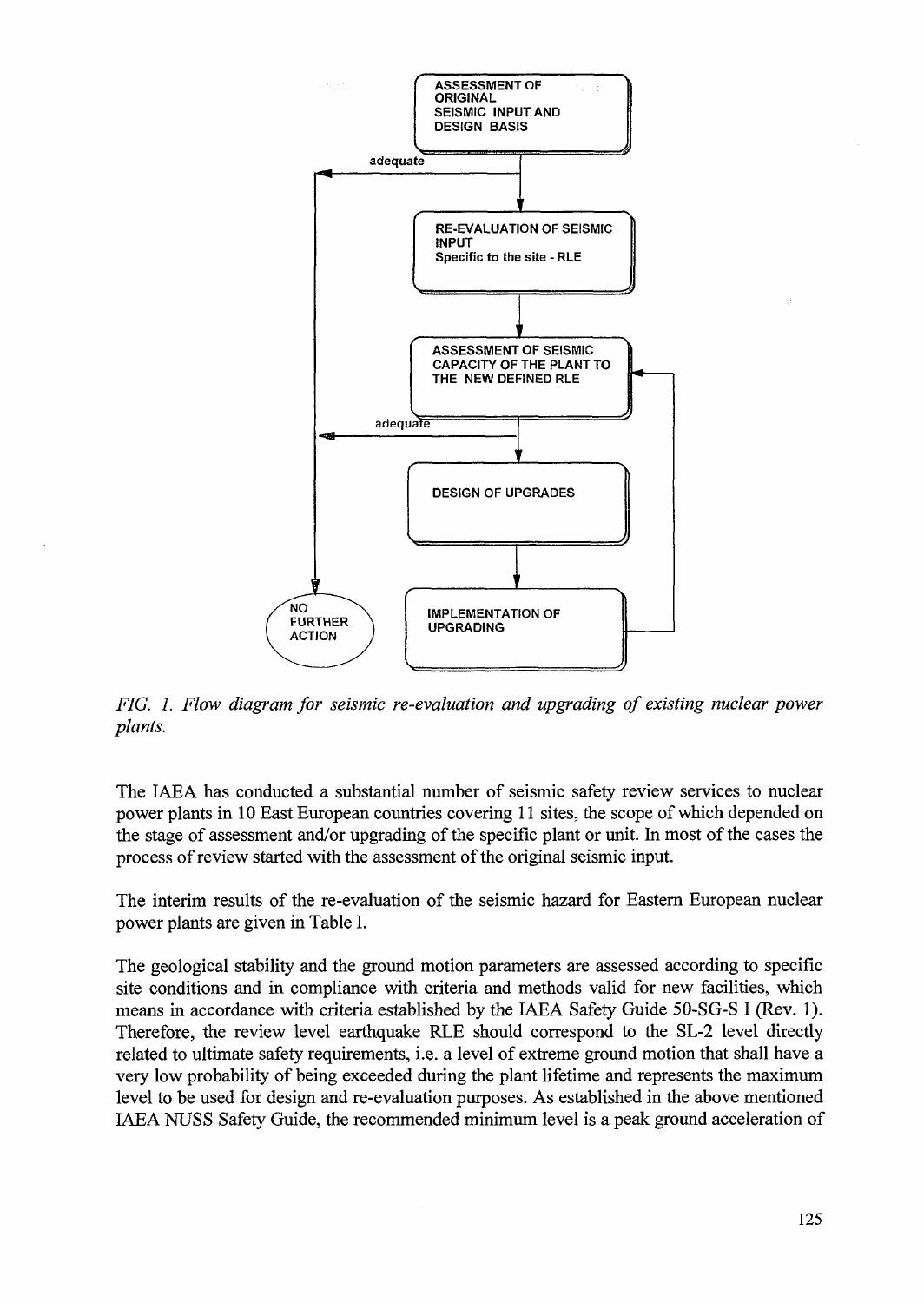0.10g for the zero period of the design response spectrum. For the probability of exceedance a typical value of  $10^{-4}/yr$  is usually used coupled with elastic ground response spectra.

Table II provides an overview of the IAEA engineering review services in relation to seismic safety which were conducted to these plants within the past seven years, including a detailed list with all missions, workshops and meetings conducted in that period. Each service is designated with a code indicating the type of review provided in terms of the stage of the assessment (see Figure 1).

TABLE I. SEISMIC SAFETY STATUS OF SELECTED WWER NPPS IN EASTERN EUROPE

| Plant         | Original<br><b>SDB</b> | Reassessed<br>SDB (RLE) | Capacity<br>Check | Upgrades<br>to RLE |            |
|---------------|------------------------|-------------------------|-------------------|--------------------|------------|
|               |                        |                         |                   | Easy Fixes         | Structural |
| Kozloduy 440  | NED                    | 0.2g                    | Neg.              | Yes                | No.        |
| Kozloduy 1000 | 0.1 <sub>g</sub>       | 0.2g                    | $PSA(*)$          | No.                | No         |
| Bohunice V 1  | NED                    | $0.25$ g?               | Neg.              | Some               | Some       |
| Bohunice V2   | NED                    | 0.25g?                  | Neg.              | Some               | No         |
| Mochovce      | 0.06 <sub>g</sub>      | 0.1 g?                  | No                | No                 | No         |
| Paks          | <b>NED</b>             | 0.25g                   | Neg.              | Yes                | No         |
| Armenia       | 0.1 / 0.2              | 0.35                    | No                | No                 | No         |

Legend:

| SDB: | Seismic Design Basis |
|------|----------------------|
| ---- | .                    |

NED: No Explicit Design

Neg.: Inadequate seismic capacity for the reassessed SDB (RLE)

?: No: A question mark indicates an ongoing activity with a preliminary indication of the reassessed SD13 (RLE) The activity has not started yet

 $\ddot{\phantom{1}}$  . Incomplete.

#### TABLE II. 5 YEAR SUMMARY OF IAEA SITE/SEISMIC SAFETY REVIEW SERVICES TO EASTERN EUROPEAN NPPS

| Country                   | Plant                |   | <b>Number of services</b><br>$(1990-95)$ |                |    |
|---------------------------|----------------------|---|------------------------------------------|----------------|----|
|                           |                      | w | S                                        | <b>SI</b>      | SC |
| Armenia                   | Armenia              |   |                                          | 5              |    |
| <b>Bulgaria</b>           | Kozloduy 1-4         |   | 2                                        |                |    |
| Bulgaria                  | Kozloduy 5-6         |   |                                          |                |    |
| Bulgaria                  | Belene               |   | 2                                        | 2              |    |
| Croatia                   | (Site Survey)        |   |                                          |                |    |
| Czech Republic            | Temelin              | 2 |                                          |                |    |
| Czech Republic            | (Spent Fuel Storage) |   |                                          |                |    |
| Hungary                   | Paks                 |   |                                          | 6              |    |
| Romania                   | Cernavoda            |   |                                          |                |    |
| <b>Russian Federation</b> | (Generic WWER)       |   |                                          |                |    |
| <b>Russian Federation</b> | <b>Smolensk</b>      |   |                                          |                |    |
| Slovakia                  | Bohunice V 1         |   |                                          |                |    |
| Slovakia                  | Bohunice V 2         |   |                                          | 2              |    |
| Slovakia                  | Mochovce             |   |                                          | $\overline{2}$ |    |
| Slovenia                  | Krsko                |   |                                          | 3              |    |
| Ukraine                   | Crimea               |   |                                          |                |    |
| <b>TOTAL</b>              |                      |   | 10                                       | 29             | 25 |

Legend:

W: Workshop<br>S: Site Safety

Site Safety Review

SI: Review of Seismic Input and Tectonic Stability

SC: Review of Seismic Capactiy.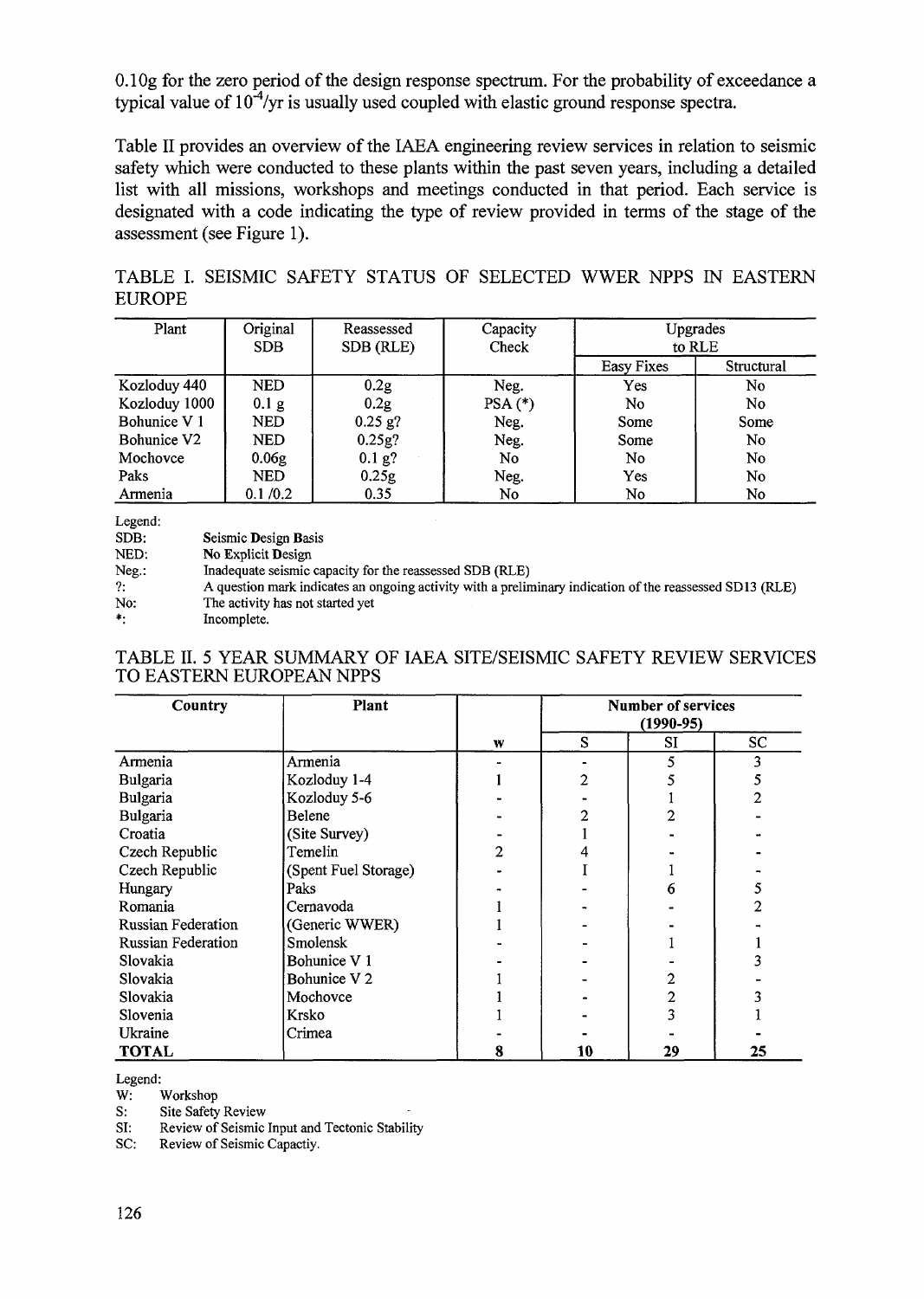Considering that the site related investigations for reassessing the seismic input need a long time for completion (i.e. several years), a conservative preliminary value for the RLE is generally assumed for starting the activities related to the re-evaluation of the seismic capacity and upgrading of plant systems, structures and components. This may be called the interim RLE (iRLE).

Another important consideration for re-evaluation purposes is that if median plus one standard deviation was used for the definition of the peak ground acceleration, a median shaped elastic response spectra as given in US-NUREG/CR-0098, Ref [2], is permitted.

## 3. CRITERIA FOR RE-EVALUATION OF SEISMIC CAPACITY

In relation to the second component of the programme mentioned in Section 2, the objective is to enhance the seismic safety in compliance with valid standards and recognized practice, using (a) "as-is" data, i.e. data reflecting the present state of the plant items; (b) more realistic criteria and methods than the ones used in the design process for at least those functions, systems, components and structures required to ensure safe shutdown and to maintain it in safe shutdown conditions, trying to avoid unnecessary conservatism. This is often a subset of the structures, systems, and components important to safety. This practice effectively ensures that a set of "dedicated, earthquake-hardened safe shutdown systems" exist at the plant.

Figure 2 provides the flow diagram of the detailed work plan indicating sequence, relationship and interdependence between different tasks. The main steps and criteria used are as follows:

#### **3.1. Identification and classification of seismic safety functions, systems and components**

The first step is the identification of the functions, systems, components and structures required during and after an earthquake occurrence. For this purpose, the main criteria and assumptions as indicated by international practice are:

- (a) the plant must be capable to be brought to and maintained in a safe shutdown condition during the first 72 hours following the occurrence of the RLE;
- (b) safe shutdown means hot or cold shutdown;
- (c) simultaneous offsite and plant turbine generated power loss occurs for up to 72 hours;
- (d) loss of make-up water capacity from offsite sources occurs for up to 72 hours;
- (e) the required safe shutdown systems should fulfil single active failure criterion;
- (f) the required safe shutdown systems should include one main path and one redundant path;
- (g) other external events such as fires, flooding, tornadoes, sabotage, etc. are not postulated to occur simultaneously;
- (h) Loss of Coolant Accident (LOCA) and High Energy Line Breaks (HELB) are not postulated to occur simultaneously.

The safe shutdown equipment list (SSEL) is the list of the minimum set of selected equipment required to achieve and maintain those safe shutdown conditions and is the most important result of this step.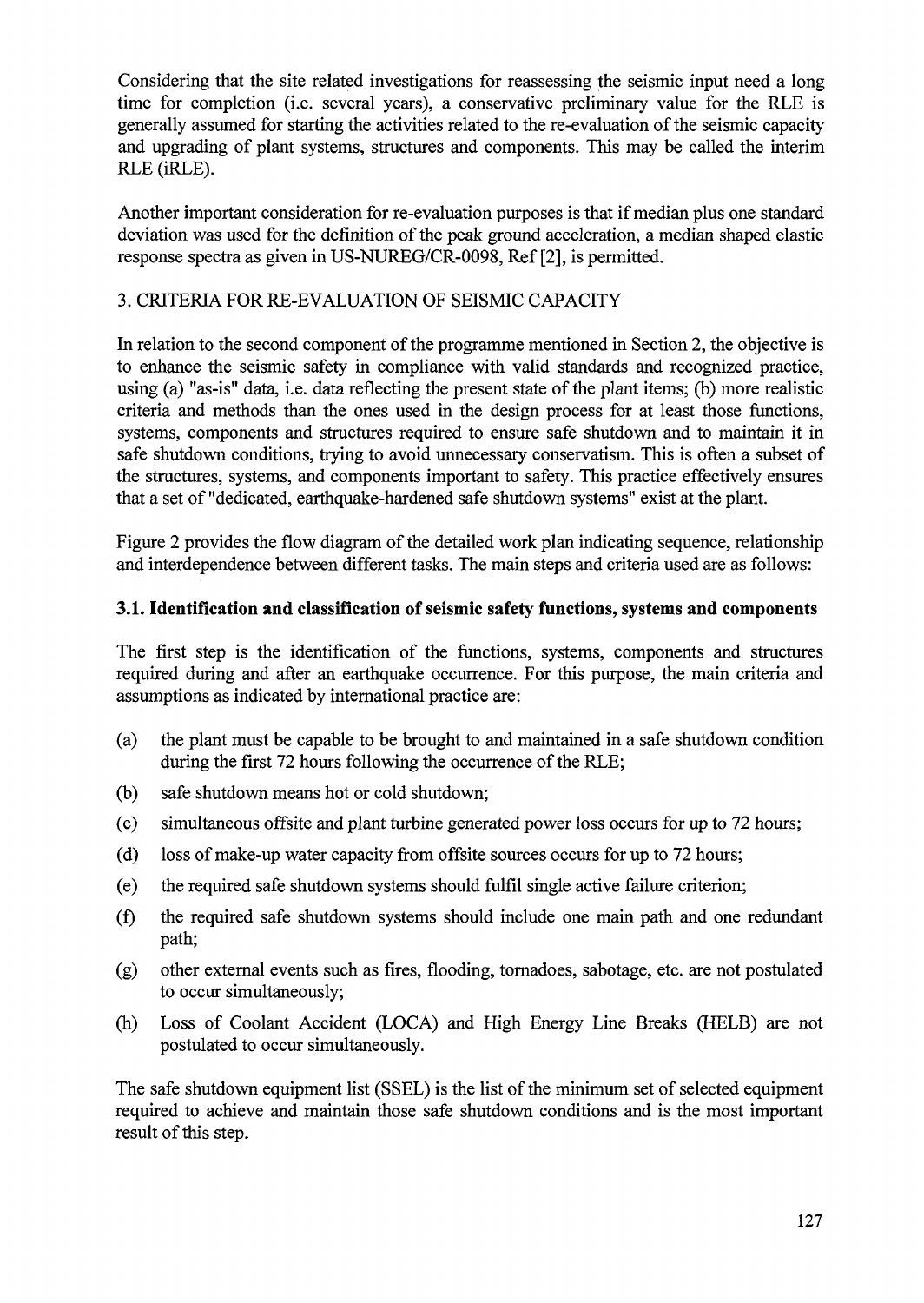

*FIG. 2. Detailed flow diagram for the assessment and improvement of seismic safety.*

#### **3.2. Plant walkdown**

Emphasis should be given to the collection and compilation of original design basis data and documentation in order to minimize the effort required for the re-evaluation programme. In this regard the seismic plant walkdown has become one of the most important components of the seismic re-evaluation programme for an existing facility, with the main objectives of collection of information on as-is conditions and of assessment of the seismic capacity of equipment.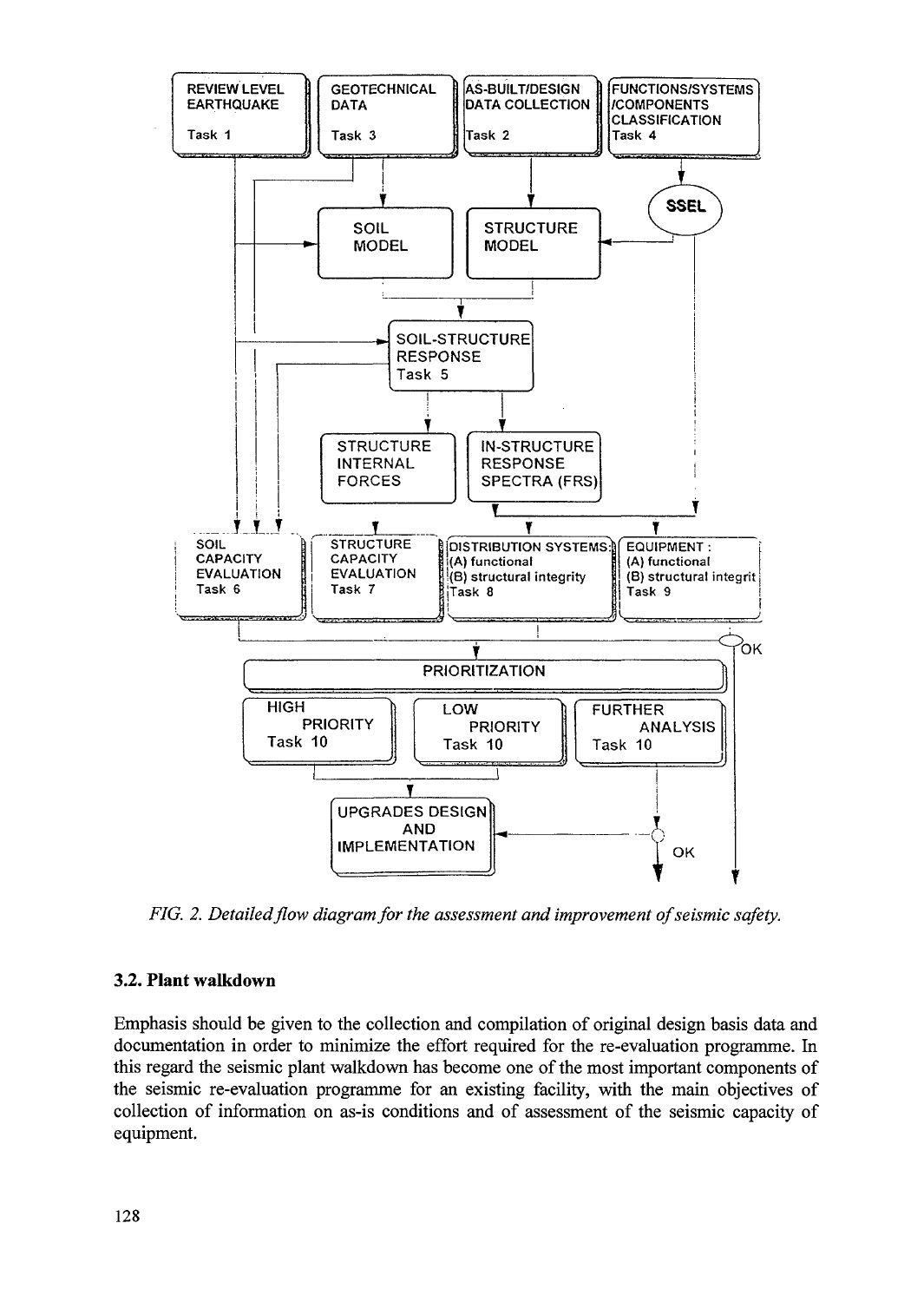The main focus of the walkdown is on anchorage of the equipment; load path from the anchorage up through the equipment; the equipment structure; and spatial interactions.

In general, there will be three alternative disposition categories for each structure, system and component being evaluated during the walkdown:

- (1) Disposition 1: a fix is required;
- (2) Disposition 2: the seismic capacity is uncertain and an evaluation is needed to determine if a fix is required, and
- (3) Disposition 3: the seismic capacity is adequate for the specified RLE and the items appear to be seismically rugged.

The three alternate dispositions are primarily based on judgement and the walkdown teams must be sufficiently experienced in order to make these judgements.

Screening guidelines are used to determine if the components are represented by the experience database applicable to the component in question. Unfortunately, most of the components and distribution systems in the WWER type rectors were manufactured by organizations for which seismic and testing experience has not yet been gathered and reviewed on an international scale. Similarity analysis should, therefore, be made.

#### **3.3. Evaluation of seismic margin capacity**

The concept of High Confidence of Low Probability Failure (HCLPF) capacity is used to assess and quantify the seismic margins of NPPs. In simple terms it corresponds to the seismic input level at which, with high confidence ( $\geq$ 95%) it is unlikely (i.e.  $\leq$ 5%) that failure of a system, structure or component required for safe shutdown of the plant will occur.

- (a) The first step in the estimation of HCLPF seismic capacity is to develop a clear definition of what constitutes failure for each of the systems, structures and components being evaluated. Several modes of seismic failure may have to be considered. It may be possible to identify the failure mode which is most likely or the most dominant to be caused by the seismic event by reviewing the structure, system, component (SSC) design and to consider only that mode.
- (b) The response analysis for RLE is conducted with median estimate damping values in accordance with the stress levels. Sufficient parameter variation is considered to account for uncertainties, e.g. soil material properties, and stiffness and mass characteristics of the structures and components. As an example, the damping values recommended for the seismic re-evaluation of the Armenian NPP are indicated in Table IV.
- (c) Nearly all structures and components exhibit at least some ductility (i.e., ability to strain beyond the elastic limit) before failure or even significant damage.

The inelastic energy absorption factor,  $\parallel$  is related to the amount of inelastic deformation that is permissible for each type of structural element. The additional seismic margin due to this inelastic energy absorption ratio (or ductility) should be considered in any margin review. In most cases, it is feasible to use linear elastic analysis techniques.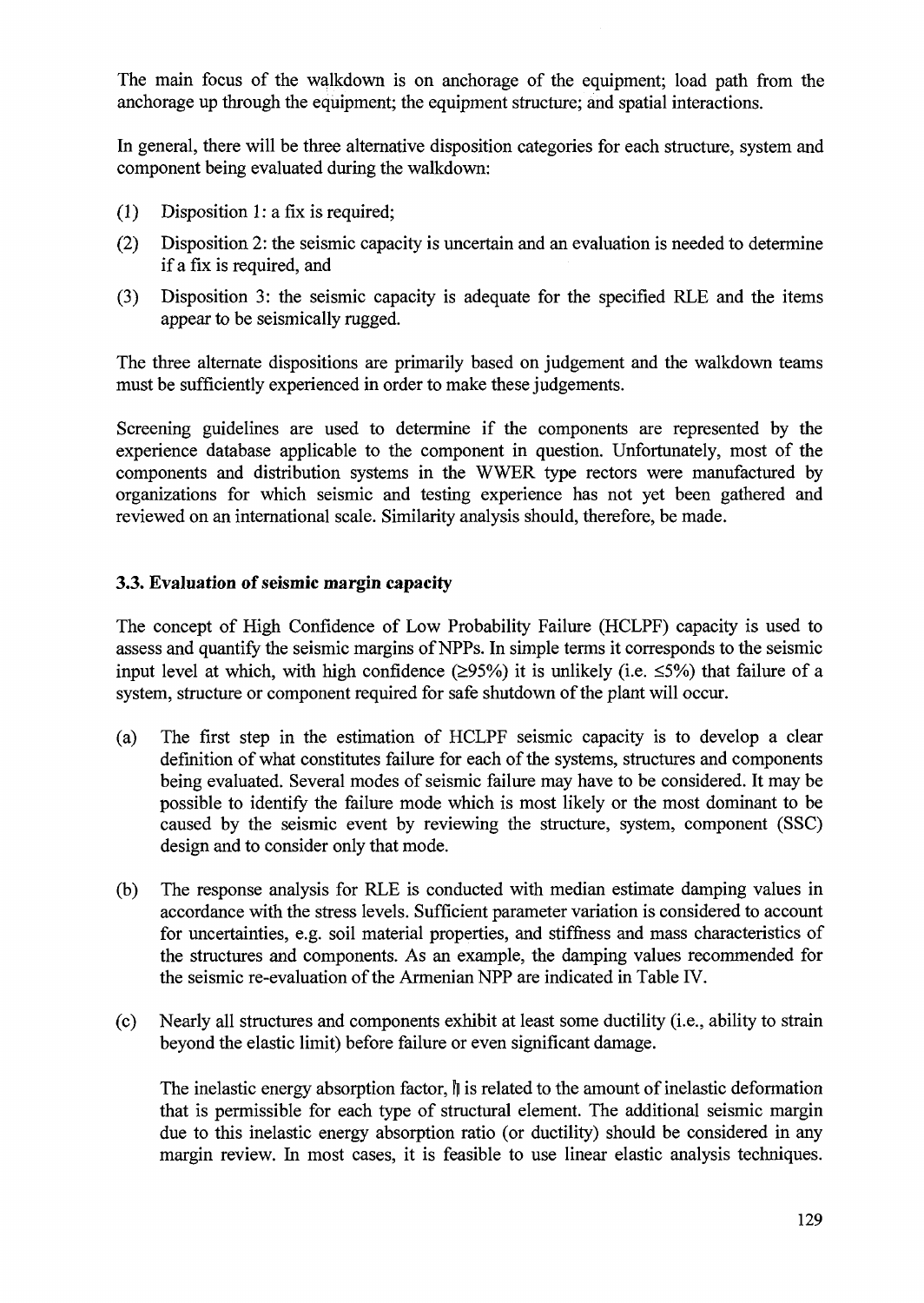When linear elastic analysis is applied, the easiest way to account for the inelastic energy absorption capability is to reduce seismic response by the  $F$  factor. F $\parallel$  is defined as the amount that the elastic-computed seismic demand may exceed the capacity of the component without impairing its performance. It means that for non-brittle (ductile) failure mode inelastic distortion associated with a demand-capacity ratio greater than unity is permissible.

Standard F<sub>µ</sub> values for different structural systems as being accepted for WWER type plants are determined considering two conditions: (i) the verification of seismic capacity of existing structures and components at WWER type reactors; and (ii) the verification of seismic capacity of structures designed using joint ductile requirements as established in applicable codes. As an example, the inelastic energy absorption factors recommended for the seismic re-evaluation of the Armenian NPP are indicated in Table V.

|            | <b>Structures</b>      |               |                     | Components        |                              | <b>Distribution Systems</b> |  |
|------------|------------------------|---------------|---------------------|-------------------|------------------------------|-----------------------------|--|
|            | Kozloduy<br><b>NPP</b> | Paks NPP      | <b>Kozloduy NPP</b> | Paks NPP          | <b>Kozloduy NPP Paks NPP</b> |                             |  |
|            |                        |               |                     |                   |                              |                             |  |
|            | IZSIIS (M)             | SAGE (B)      | Siemens (G)         | Siemens (G)-      | K-NPP                        | $P-NPP(H)$ -                |  |
|            | Siemens (G)            | IZIIS (M)     | VNIIAM (RF)         | $P-NPP(H)$        | Siemens (G)-                 | Siemens (G)                 |  |
|            | MD (CR)                | AEP (RF)-     | WESE(B)             | CKTI (RF)-SA (CR) | WESE(B)                      | CKTI (RF)-SA                |  |
| Analysis   | $CL$ (BG)              | $P-NPP(H)$ -  | BRI (BG)-           | VNIIAM (RF)       | SP (CH)-BRI<br>(BG)          | (CR)                        |  |
|            |                        | Siemens $(G)$ | $SP$ (CH)           | Argonne (US)      | CL (BG)                      | WESE(B)                     |  |
|            |                        | MD (CR)       |                     |                   | EQE (US)                     | EQE (US)                    |  |
|            |                        | EQE(BG)       |                     |                   | Wolfel (G)                   |                             |  |
|            |                        | EQE (USA)     |                     |                   |                              |                             |  |
|            |                        | $CL$ (BG)     |                     |                   |                              |                             |  |
|            | K-NPP                  | Ismes(I)      | IZIIS (M)           | $P-NPP(H)$        | CKTI (RF)                    | CKTI (RF)                   |  |
| Testing    | Ismes(I)               | $P-NPP(1-1)$  | AEP(RF)             | VNIIAM (RF)       | <b>VNIIAM (RF)</b>           | $P-NPP(H)$                  |  |
|            |                        |               | <b>VNIIAM (RF)</b>  | IZIIS (M)         |                              | <b>VNIIAM (RF)</b>          |  |
|            |                        |               | K-NPP               |                   |                              |                             |  |
|            | Siemens (G)            | Siemens $(G)$ | $AEP$ (RF)-         | SA(R)             | SA(R)                        | EQE (USA)                   |  |
|            | SAS (SR)               | SAS (SR)      | Siemens (G)         | EQE (USA)         | EQE (USA)                    | $AEP$ $(RF)$                |  |
|            |                        |               | EQE (USA)           | Siemens (G)       | $AEP$ $(RF)$                 | SA (CR)                     |  |
| Experience |                        |               | VNIIAM (RF)         | SA (CR)           | VNIIAM (RF)                  | VNIIAM (RF)                 |  |
| Data       |                        |               | WESE(B)             | VNIIAM (RF)       | WESE(B)                      | WESE(B)                     |  |
|            |                        |               | SA (US)             | WESE(B)           | SA (CR)                      | SA (US)                     |  |
|            |                        |               |                     | SA (US)           | SA (US)                      |                             |  |

#### TABLE III. PARTITION OF TASKS FOR PARTICIPATING INSTITUTIONS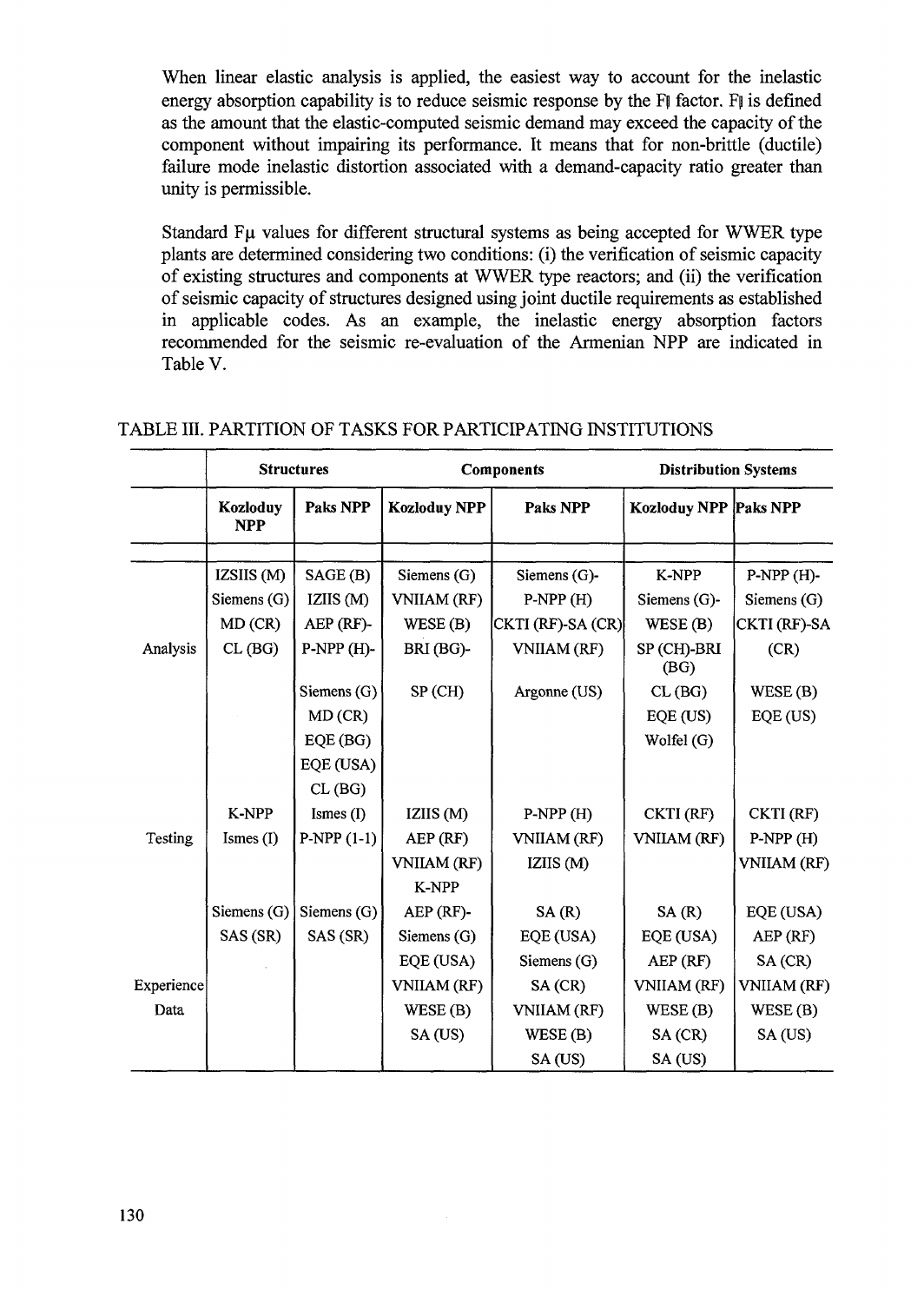# 1990年4月25日

#### TABLE IV. DAMPING VALUES TO BE USED FOR SEISMIC RE-EVALUATION OF THE ARMENIAN NPP ÷. ر<br>موسيقا  $\sim 10$

|     | <b>ITEMS</b>                                                                                                                                                                         | DAMPING (% of critical damping)                                                                                                                                                                                                                                                                                                                                                   |                                |  |
|-----|--------------------------------------------------------------------------------------------------------------------------------------------------------------------------------------|-----------------------------------------------------------------------------------------------------------------------------------------------------------------------------------------------------------------------------------------------------------------------------------------------------------------------------------------------------------------------------------|--------------------------------|--|
|     |                                                                                                                                                                                      | with stress levels < yield                                                                                                                                                                                                                                                                                                                                                        | with stress levels $\ge$ yield |  |
| (a) | <b>Structures:</b>                                                                                                                                                                   |                                                                                                                                                                                                                                                                                                                                                                                   |                                |  |
|     | (1) Reinforced concrete structures:                                                                                                                                                  | 7.0%                                                                                                                                                                                                                                                                                                                                                                              | 10%                            |  |
|     | (2) Welded steel structures:                                                                                                                                                         | 5.0%                                                                                                                                                                                                                                                                                                                                                                              | 7.0%                           |  |
|     | (3) Bolted or riveted steel structures:                                                                                                                                              | 7.0%                                                                                                                                                                                                                                                                                                                                                                              | 10%                            |  |
|     | (4) Reinforced masonry walls:                                                                                                                                                        | 7.0%                                                                                                                                                                                                                                                                                                                                                                              | 10%                            |  |
|     | (5) Unreinforced masonry walls:                                                                                                                                                      | 5.0%                                                                                                                                                                                                                                                                                                                                                                              | 7.0%                           |  |
|     | (6) Steel structures with precast panels:                                                                                                                                            | 7.0%                                                                                                                                                                                                                                                                                                                                                                              | 7.0%                           |  |
| (b) | Soil:                                                                                                                                                                                | For simplified soil-structure interaction analysis (SSI)<br>radiation damping as a function of structural foundation<br>geometry will not be limited but resultant composite<br>modal damping should not exceed in principle, values in<br>typical national standards. [Ref.7]. However, the use of<br>higher values, if properly justified and determined would<br>be permitted. |                                |  |
| (c) | <b>Systems and Components:</b>                                                                                                                                                       | 5.0%                                                                                                                                                                                                                                                                                                                                                                              | 5.0%                           |  |
|     | except the following:                                                                                                                                                                |                                                                                                                                                                                                                                                                                                                                                                                   |                                |  |
|     | (1) Tank liquid sloshing:                                                                                                                                                            | 0.5%                                                                                                                                                                                                                                                                                                                                                                              | 0.5%                           |  |
|     | (2) Cable Raceway: if at least one quarter                                                                                                                                           | 10.0%                                                                                                                                                                                                                                                                                                                                                                             | 15.0%                          |  |
|     | full of loose cable                                                                                                                                                                  |                                                                                                                                                                                                                                                                                                                                                                                   |                                |  |
|     | (3) HVAC Duct:                                                                                                                                                                       | 7.0%                                                                                                                                                                                                                                                                                                                                                                              | 7.0%                           |  |
|     | (4) Vertical pumps: (deep well and                                                                                                                                                   | 3.0%                                                                                                                                                                                                                                                                                                                                                                              | 3.0%                           |  |
|     | emersion)                                                                                                                                                                            |                                                                                                                                                                                                                                                                                                                                                                                   |                                |  |
|     | (5) Instrument racks:                                                                                                                                                                | 3.0%                                                                                                                                                                                                                                                                                                                                                                              | 3.0%                           |  |
| (d) | <b>Generation of In-structure Spectra:</b>                                                                                                                                           |                                                                                                                                                                                                                                                                                                                                                                                   |                                |  |
|     | (1) When generating floor in-structure or in<br>component response spectra for<br>relatively lightly loaded supporting<br>structures, systems or components (S S<br>$\leq$ 0.50 Sy): |                                                                                                                                                                                                                                                                                                                                                                                   |                                |  |
|     | (a) steel:                                                                                                                                                                           |                                                                                                                                                                                                                                                                                                                                                                                   | 2.0%                           |  |
|     | (b) concrete:                                                                                                                                                                        |                                                                                                                                                                                                                                                                                                                                                                                   | 4.0%                           |  |
|     | (2) When generating floor, in-structure or in<br>component response spectra for<br>supporting structures (0.5 Sy $\leq$ S $\leq$ 1.0<br>Sy):                                         |                                                                                                                                                                                                                                                                                                                                                                                   |                                |  |
|     | (a) steel:                                                                                                                                                                           |                                                                                                                                                                                                                                                                                                                                                                                   | 5.0%                           |  |
|     | (b) concrete:                                                                                                                                                                        |                                                                                                                                                                                                                                                                                                                                                                                   | 7.0%                           |  |
|     | (3) When generating in-structure or in-<br>component response spectra for supporting<br>structure loaded beyond yield $(S \ge 1.0$ Sy):                                              |                                                                                                                                                                                                                                                                                                                                                                                   |                                |  |
|     | (a) steel:                                                                                                                                                                           |                                                                                                                                                                                                                                                                                                                                                                                   | 7.0%                           |  |
|     | (b) concrete:                                                                                                                                                                        |                                                                                                                                                                                                                                                                                                                                                                                   | 10.0%                          |  |

 $\sim 50$ 

 $\hat{\boldsymbol{\gamma}}$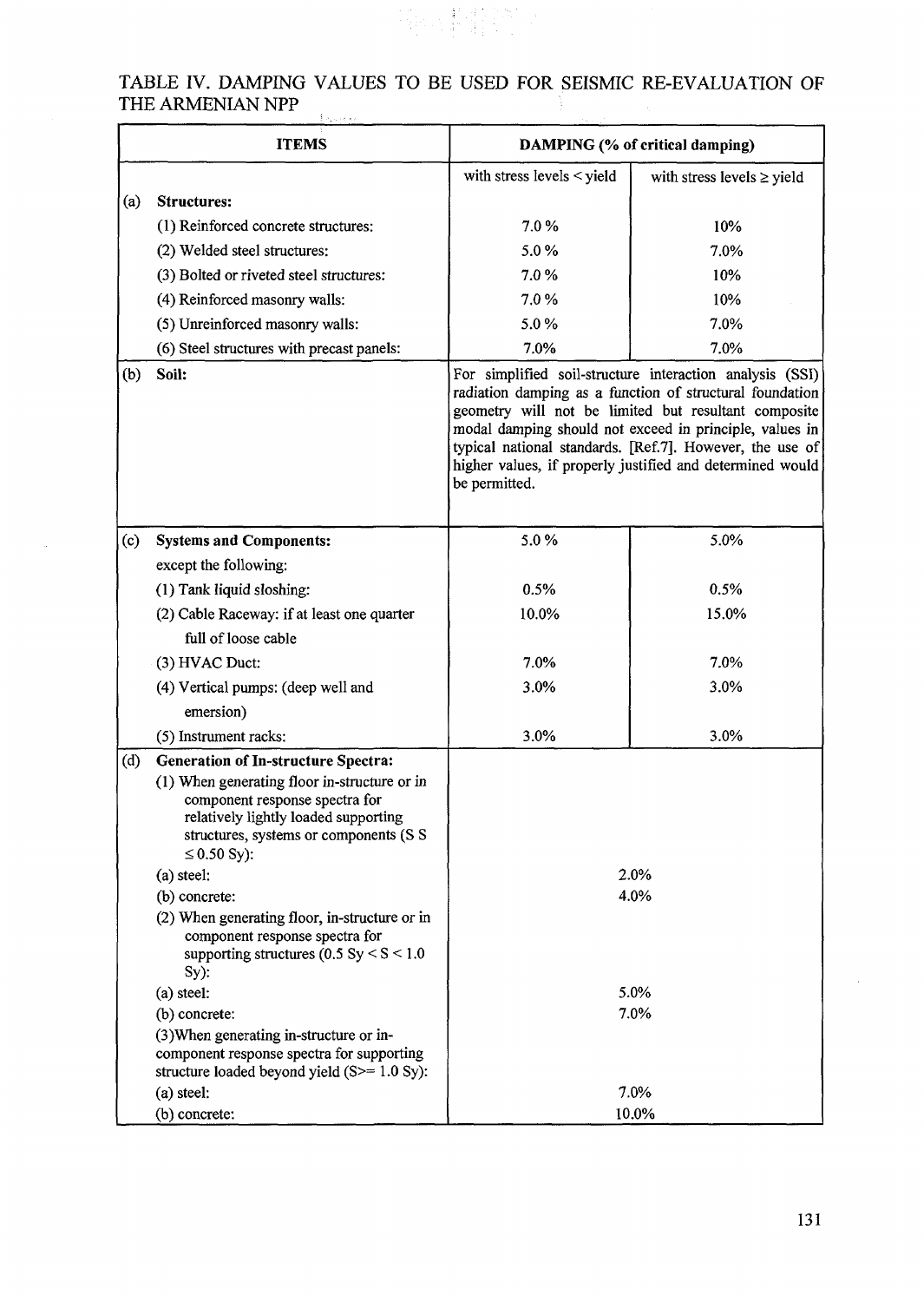#### TABLE V. INELASTIC ENERGY ABSORPTION FACTORS  $F\mu$  (1) TO BE USED FOR SEISMIC RE-EVALUATION OF THE ARMENIAN NPP

| <b>Structural System</b>                                  | $F\mu(2)(3)$ |
|-----------------------------------------------------------|--------------|
| (I) MOMENT RESISTING FRAME SYSTEMS                        |              |
| Concrete:                                                 |              |
| (1) Columns where flexure dominates:                      | 1.25         |
| (2) Columns where axial compression or shear dominates:   | 1.00(4)      |
| $(3)$ Beams:                                              | 1.25         |
| (4) Connections (any):                                    | 1.00         |
| Steel:                                                    |              |
| (5) Columns where flexure dominates:                      | 1.50         |
| (6) Columns where axial compression or shear dominates:   | 1.00(4)      |
| $(6)$ Beams:                                              | 1.50         |
| (7) Connections (any):                                    | 1.00         |
| (II) SHEAR WALLS                                          |              |
| (1) Concrete and Reinforced Masonry Walls:                |              |
| (a) in plane bending:                                     | 1.75         |
| (b) in plane shear:                                       | 1.50         |
| (c) out-of-plane bending:                                 | 1.75         |
| (d) out-of-plane shear:                                   | 1.00         |
| (2) Unreinforced masonry out-of-plane shear:              | 1.00         |
| (c)BRACED FRAMES:                                         |              |
| Concrete:                                                 |              |
| (1) Columns where flexure dominates:                      | 1.25         |
| (2) Columns where axial compression or shear dominates:   | 1.00         |
| $(3)$ Beams:                                              | 1.50         |
| (4) Bracing (Steel):                                      | 1.50         |
| (5) Connections (any):                                    | 1.00         |
| Steel:                                                    |              |
| (6) Columns:                                              | 1.00         |
| $(7)$ Beams:                                              | 2.00         |
| (8) Tension only bracing and tension ties or struts:      | 1.50         |
| (9) Connections (any):                                    | 1.00         |
| (d) Adequately Anchored Passive Electrical and Mechanical |              |
| Equipment:                                                |              |
| (1) Bent plate panels:                                    | 1.50         |
| (2) Steel angles framing:                                 | 2.00         |
| (3) Steel housings:                                       | 2.00         |
| (4) Cast iron:                                            | 1.00         |
| (e) Piping, Conduit, Instrument Tubing and HVAC Duct:     |              |
| (1) Butt joined grove welded steel pipe:                  | 1.50         |
| (2) Socket welded pipe:                                   | 1.50         |
| (3) Threaded pipe:                                        | 1.00         |
| (4) Conduit:                                              | 1.25         |
| (5) Instrument tubing:                                    | 1.50         |
| (6) Cable trays:                                          | 1.50         |
| (7) HVAC duct:                                            | 1.50         |
| (8) Distribution System Supports:                         | 1.25         |

#### **Notes to Table V:**

(1) The relationship between F<sub>µ</sub> and  $\mu$  is as follows:<br>Fu =  $\Box$  if the dominant natural frequency is less

if the dominant natural frequency is less than 2 Hz

- $F^{\Box} = (2^{\Box} 1)^{1/2}$ if the dominant natural frequency is between 2 and 8 Hz
- $F<sup>U</sup> = 1$  if the dominant frequency is above 33 Hz

 $F<sup>0</sup>$  = Transition between  $(2<sup>0</sup> -1)<sup>01</sup>$  and 1.0 between 8 and 33 Hz.

- (2) These FD values are recommended for use for seismic re-evaluation purposes of **existing structures, systems and components at "ER type reactors**
- (3) The FD values recommended for connections in structures designed using the improved joint ductility requirements contained in US-ACI-318-92 Chapter 21, for concrete, or the US-SEAOC criteria for structural steel, and semi rigid connections or equivalent may be taken as 1.25.

(4) For components in axial compression with K 1 /r ratio less than 40,  $F \Box$  may be taken as 1.25.

(5) For metal pressure retaining components if stresses are limited to ASME III - 1992, or earlier code allowables, otherwise  $F\Box = 1.0$ . The 1995 edition of the Code has higher allowable stresses which in general have not received Regulatory Agency acceptance and in any case shall not be used with  $F\mu$  values greater than 1.0.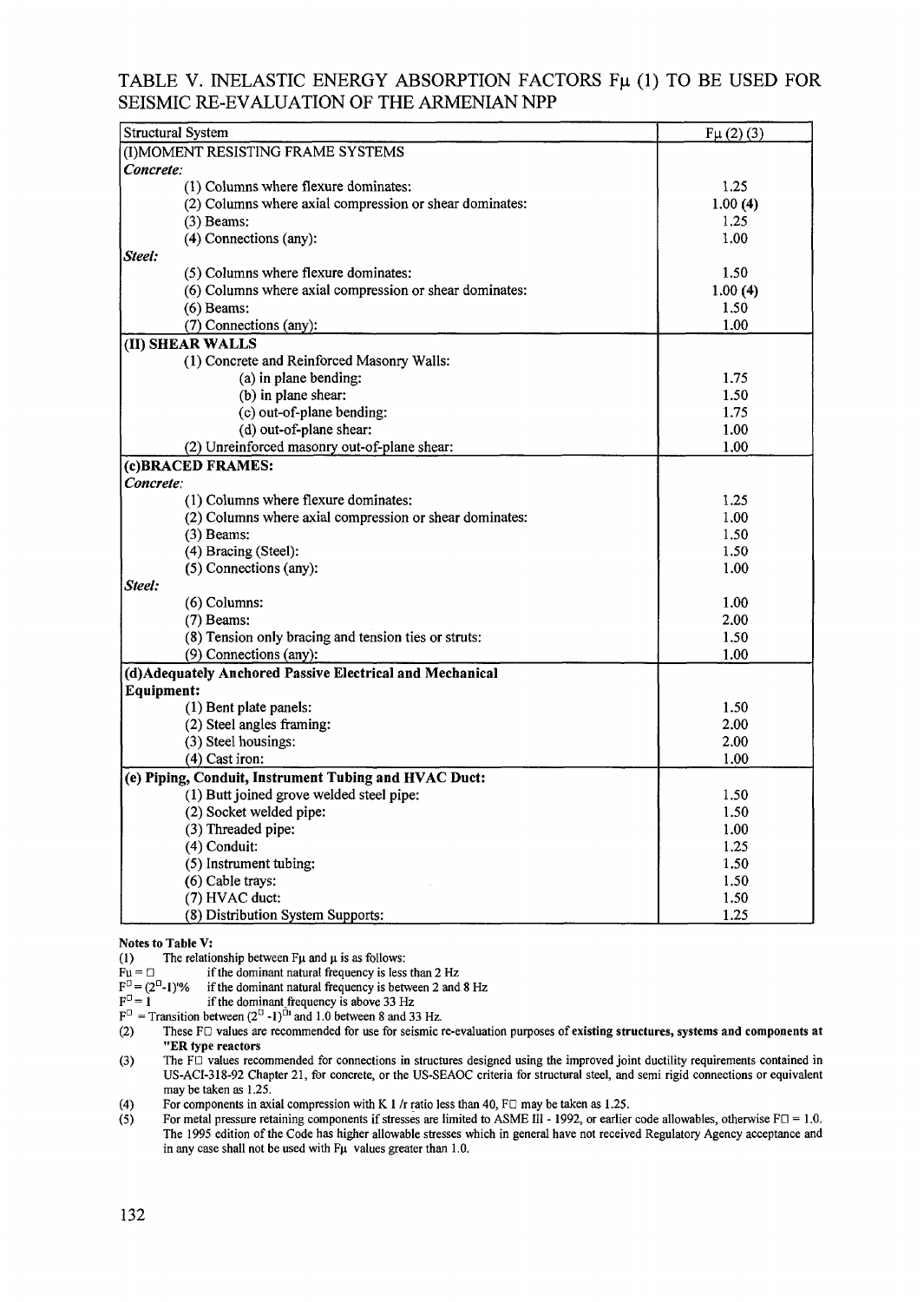- (d) Seismic response of building structures will be evaluated on the basis of dynamic analysis of models of the soil-structure system. In order to develop appropriate structural models special attention is given to (i) structural configuration and construction details (joints, gaps, restraints and supports); (ii) non structural elements, such as masonry or precast reinforced concrete panels that may modify the structure response. Stiffness and strength of such panels, and those of their attachments to the structure, should be accounted for in the formulation of the models; (iii) as-built material properties and dimensions of structural members; (iv) geotechnical data of foundation materials and their potential implications on the necessity to perform soil-structure interaction analysis, for which direct methods are usually being applied. For soil-structure interaction analysis radiation damping will not be limited but resultant composite modal damping should not exceed in principle values in typical national standards. However, the use of higher values, if properly justified and determined, would be permitted.
- (e) Combinations of seismic and non-seismic loads shall be made according to the specific equations (for reinforced concrete structural elements, for masonry walls and precast reinforced concrete panels, component pressure boundaries, supports for piping and pressure components and cable raceways). The reassessed seismic input is defined for each of the horizontal components and the vertical component is assumed as a prescribed ratio of the horizontal input.
- (f) The approach recommended may be summarized through the following steps
	- *Step I:* calculate elastic seismic demand in members and connections by elastic seismic response analysis, using the elastic response spectrum;
	- *Step 2:* calculate the inelastic seismic demand in specific members by dividing the elastic seismic demand from Step  $1$  by an amount, Fl, representing the inelastic energy absorption factor. Fo values are provided for various types of structural systems;
	- *Step 3:* combine the inelastic seismic demand with the best estimate of concurrent non-seismic demand using unity load factors to determine the total demand;
	- *Step 4*: estimate seismic capacity of members and connections by ultimate strength or limit strength provisions in accordance with codes for the appropriate materials (i.e. US-ACI or equivalent national codes for concrete, US-AISC or equivalent national codes for steel), including the appropriate strength reduction factors;
	- *Step 5:* evaluate total demand to capacity ratios for members and connections from the results of Steps 3 and 4. The structural system and individual members and connections must comply with the structural evaluation criteria when that ratios are less than unity. When those ratios values exceed unity significantly, strengthening measures should be considered.
- (g) An earthquake experience and test based judgmental procedure to verify the seismic adequacy of the specified safety-related equipment in operating NPPs using seismic experience methods, was developed in the USA to address regulatory requirements for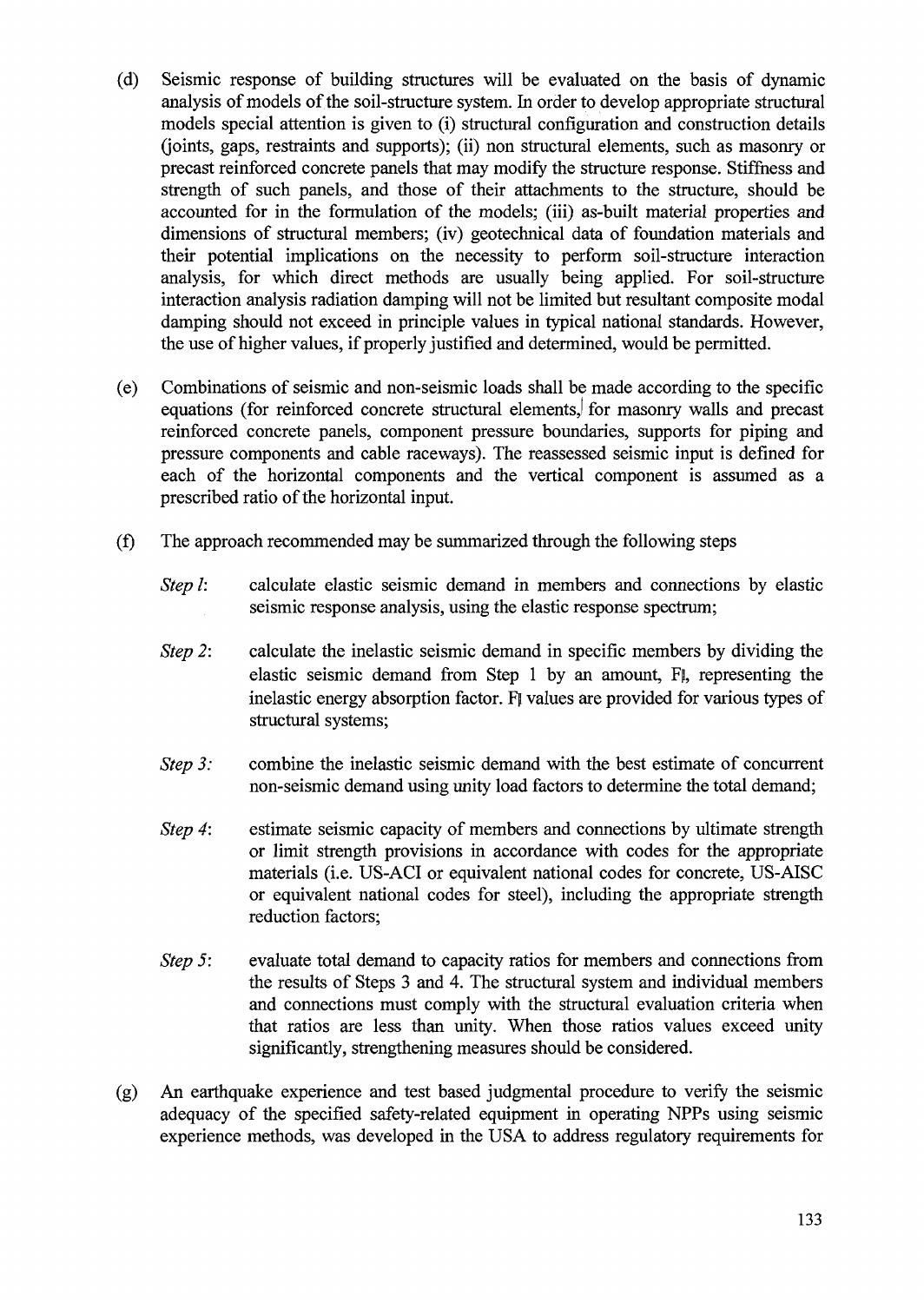requalification of older plants. The procedure is primarily based upon the performance of installed mechanical and electrical equipment in conventional plants or other industrial facilities which have been subjected to actual strong motion earthquakes as well as upon the behaviour of equipment components during simulated seismic tests. With a number of caveats and exclusions for excitations below spectra normalized to 0.30g and in some cases 0.50g, for the zero period ground acceleration (i.e. ZPGA), it is unnecessary to perform explicit seismic analysis or test qualification of existing equipment to demonstrate functionality after the strong shaking has ended. The existing database reasonably demonstrates the seismic ruggedness of existing equipment up to these seismic motion bounds. This conclusion should not be extrapolated beyond the classes of equipment existing in the database.

(h) The issue of adequate anchorage is perhaps the most important single item which affects the seismic performance of distribution systems and components, which can slide, overturn, or move excessively when not properly anchored. Adequate strength of system and component anchorage can be determined by any one of many commonly accepted methods. The load or demand on the anchorage system can be obtained from the floor response spectral acceleration for the prescribed damping value and at the estimated fundamental or dominant frequency of the system or component. A conservative estimate of the spectral acceleration may be taken as the peak of the applicable spectra. This acceleration is then applied to the mass of component or system at its center of gravity.

Generally, the four main steps for evaluating the seismic adequacy of equipment anchorage include: anchorage installation inspection; anchorage capacity determination; seismic demand determination; and comparison of capacity to demand.

(i) In addition to the inertia effects there may also be significant secondary stresses induced in systems and components by differential or relative anchor motion if the system or component is supported or restrained at two or more points. For supports it is common practice to evaluate such seismic induced anchor motion, where the relative or differential motion of the building structure at the different points of attachment should be input to a model of the multiple supported component or system. Resultant forces, moments and stresses in the support system determined from the seismic anchor motion effects acting alone shall meet the same limits for normal operation plus RLE inertia stresses.

#### 4. CO-ORDINATED RESEARCH PROGRAMMES

#### **4.1. Background**

A coordinated research programme on the benchmark study for the seismic analysis and testing of WWER type nuclear power plants was initiated subsequent to the request from representatives of member states during the IAEA Technical Committee Meeting on the seismic safety of existing nuclear power plants held in Tokyo in August 1991. The conclusions of this meeting called for the harmonization of methods and criteria used in member states in issues related to seismic safety. In particular, seismic safety concerns related to WWER type nuclear power plants were expressed.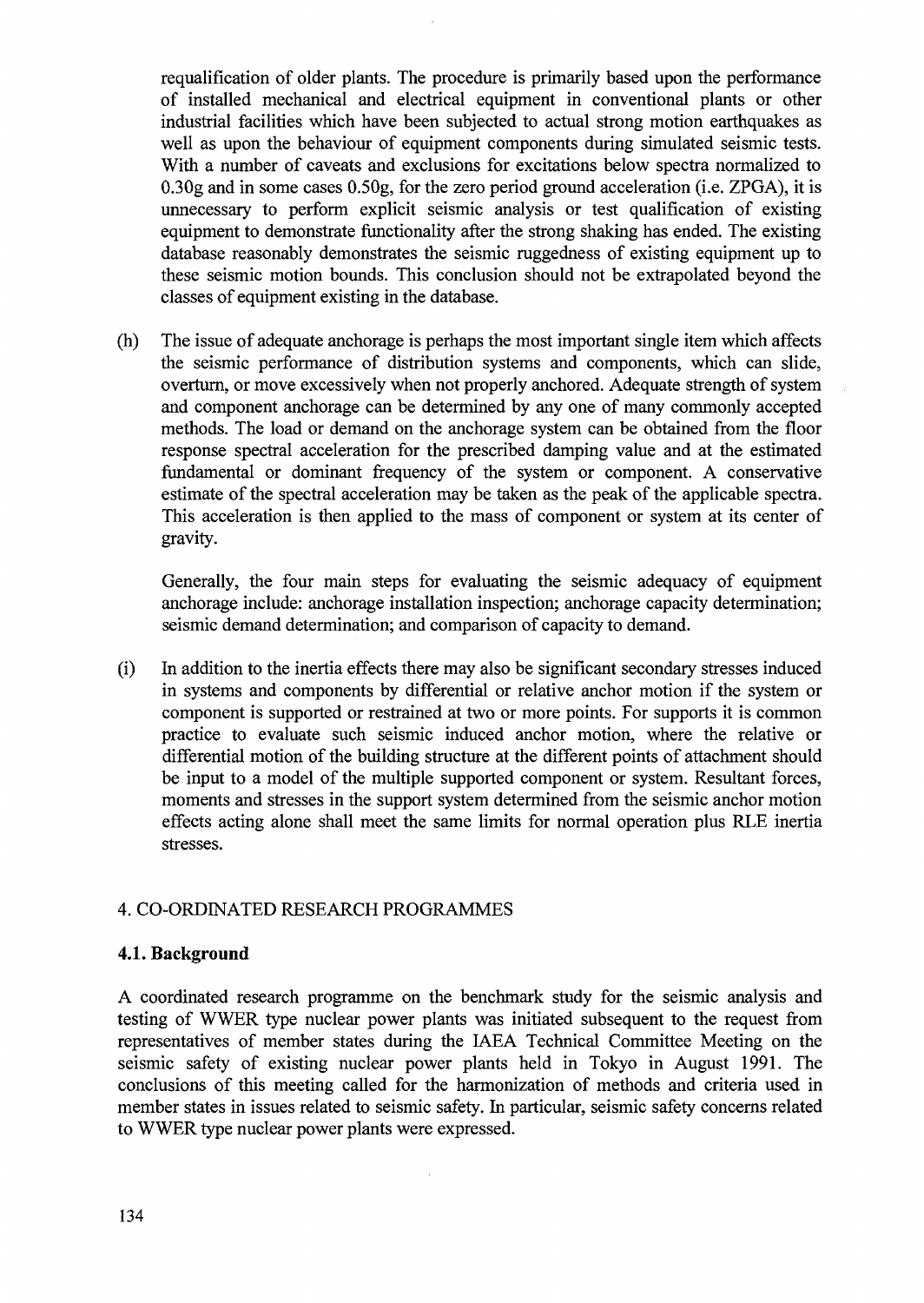With this objective in mind, it was decided that a benchmark study is the most effective way of achieving the principal objective. Two types of ex-USSR designed WWER reactors (WWER-1000 and WWER-440/213) were selected for the benchmark exercise.

Twenty five internationally recognized institutions (public or private companies) from 15 countries take part in the seismic analysis and/or testing of the two prototypes which have been identified as Kozloduy NPP Unit 5/6 and Paks NPP, representing the WWER-1000 and WWER-440/213 respectively.

Four research coordination meetings were held so far, in Paks, Kozloduy, St. Petersburg and Bergamo. Reconnaissance plant walkdowns were performed during the first two meetings for the two selected prototypes.

Thirteen volumes of research material has been prepared by the participating institutions. One of the major activities of the program has been the full scale dynamic testing of the Paks and Kozloduy NPPs using blast excitation.

#### **4.2. Prototype plants**

#### *Paks NPP*

Paks NPP comprises four WWER-440/213 units. It is located about 100 kms south of Budapest on the Danube river. In the original design of the plant seismic loads had not been taken into consideration. The seismic input for the plant has been recently re-assessed to be 0.25g having site specific response spectra. A major program of seismic evaluation and upgrading is underway at Paks NPP. The so called "easy fixes" have already been implemented. These mainly include equipment supports and anchorages, as well as strengthening of unreinforced masonry walls with the potential of collapsing on safety related items.

Structurally, the WWER-440/213 type NPPs lack a containment, i.e. protection from external loads. The reactor building structure of Paks NPP is steel frame with infill walls and without proper bracing to resist lateral loads. The monolithic concrete part of the building is in the lower part of the structure and serves as an ultimate pressure boundary for extreme internal loads.

#### *Kozloduy NPP Unit 5/6*

Kozloduy NPP site has four WWER-440/230 units and two WWER-1000 units. Units 5 and 6 refer to the 1000 MW(e) units. The site is located north from Sofia and on the right bank of the Danube. The soils can be classified as medium with pockets of looser sands especially under parts of the water intake canals. Originally Units 5 and 6 were designed to 0.1 Og. The reassessed seismic design level is 0.20g associated with a wide band response spectrum rich in lower frequencies (mainly due to the Vrancea earthquake source). Although considerable work has been done in terms of re-evaluation and upgrading of the "easy fixes' type for the smaller units at Kozloduy (these units were not designed for seismic loads originally), so far only a partially completed seismic PSA was performed for Unit 5.

Structurally, WWER-1000 units are radically different from the WWER-440 units. The containment structure of the reactor building provides general protection from extreme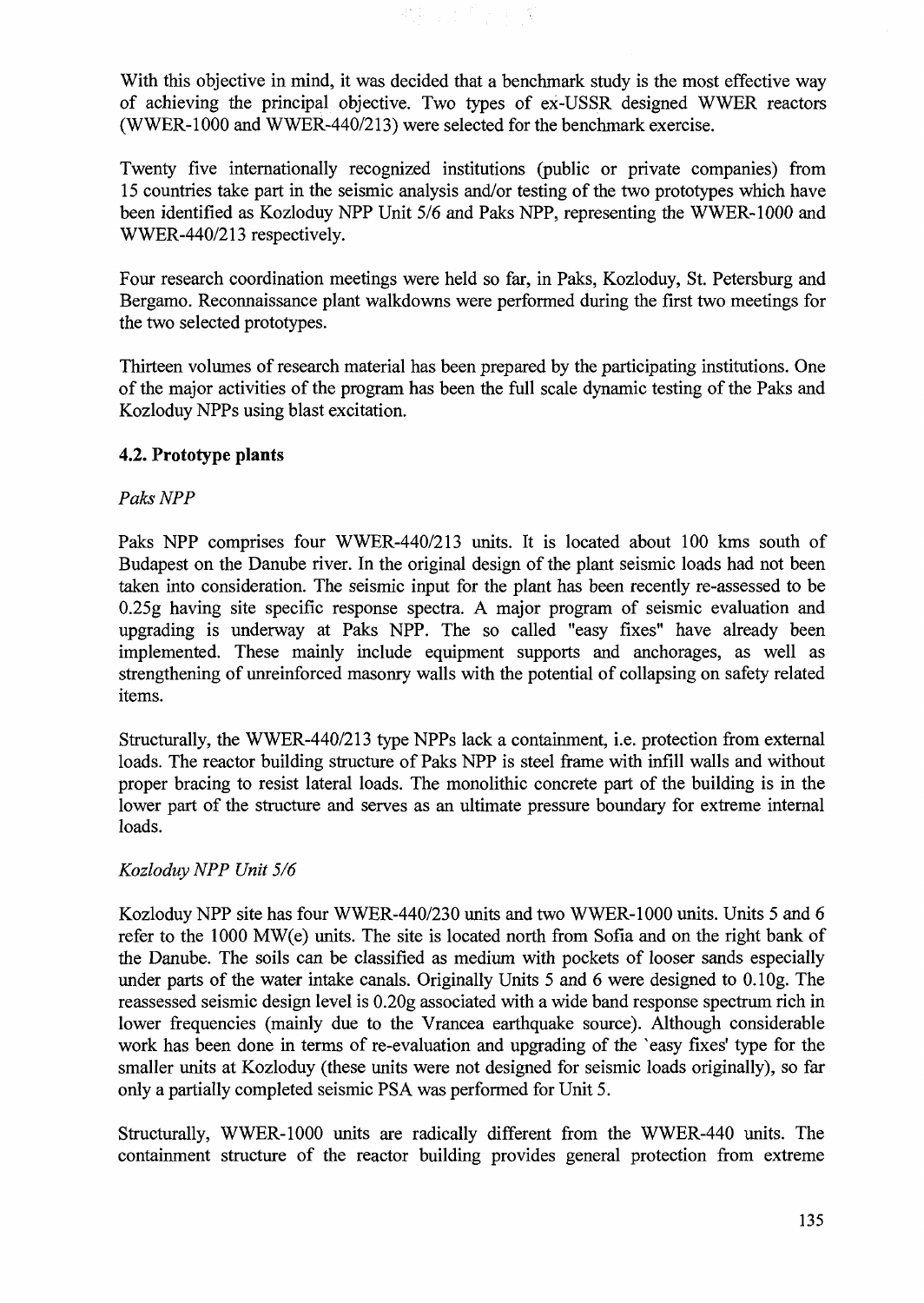external hazards. However the adequacy of this protection with respect to site seismicity still needs consideration.

#### **4.3. Participation and tasks**

In the fourth year of its implementation, the number of participating institutions to the coordinated research program has increased to 25, coming from 15 member states. Each participating institution (generally a public or private company) has a well defined work plan and task. The distribution of tasks is generally made during the research coordination meetings.

The areas of interest are grouped in a matrix form and may be related to analysis, testing or experience data pertaining to structures, equipment or distribution systems. The application could be either for the Kozloduy NPP Unit 5/6 (i.e. WWER-1000) or the Paks NPP (i.e. WWER-440/213). Each participating institution identifies the area(s) of interest for the coming year during the research coordination meeting. A typical matrix showing the partition of tasks is given in Table III.

After determining the area(s) of interest of the institutions, a work plan is prepared in terms of concrete tasks, identifying the scope of the task, participating institutions in the performance of the task, coordinator of the task and the date of completion of the task. The following is the summary work plan (titles only) which was prepared in June 1996.

| Task 1.  | Safe shutdown systems identification/classification (task completed)                           |
|----------|------------------------------------------------------------------------------------------------|
| Task 2.  | Design regulations, acceptance criteria, loading combinations (task completed)                 |
| Task 3.  | Seismic input, soil conditions (task completed)                                                |
| Task 4.  | Standards, criteria - comparative study (task continuing)                                      |
| Task 5.  | Walkdown of reference plants (Paks and Kozloduy Unit 5 (task completed)                        |
| Task 6a. | Dynamic analysis of Kozloduy NPP Unit 5 Reactor Building for seismic input<br>(task completed) |
| Task 6b. | Dynamic analysis of Paks NPP Reactor Building for seismic input<br>(task completed)            |
| Task 7.  | Dynamic analysis of Paks NPP structures (benchmarking with results of Task 8)                  |
| Task 7a. | Reactor building (task continuing)                                                             |
| Task 7b. | Stack (task continuing)                                                                        |
| Task 7c. | Worm tank (task continuing)                                                                    |
| Task 8a. | Full scale blast testing of Paks NPP (task completed)                                          |
| Task 8b. | Full scale blast testing of Kozloduy NPP Unit 5 (task completed)                               |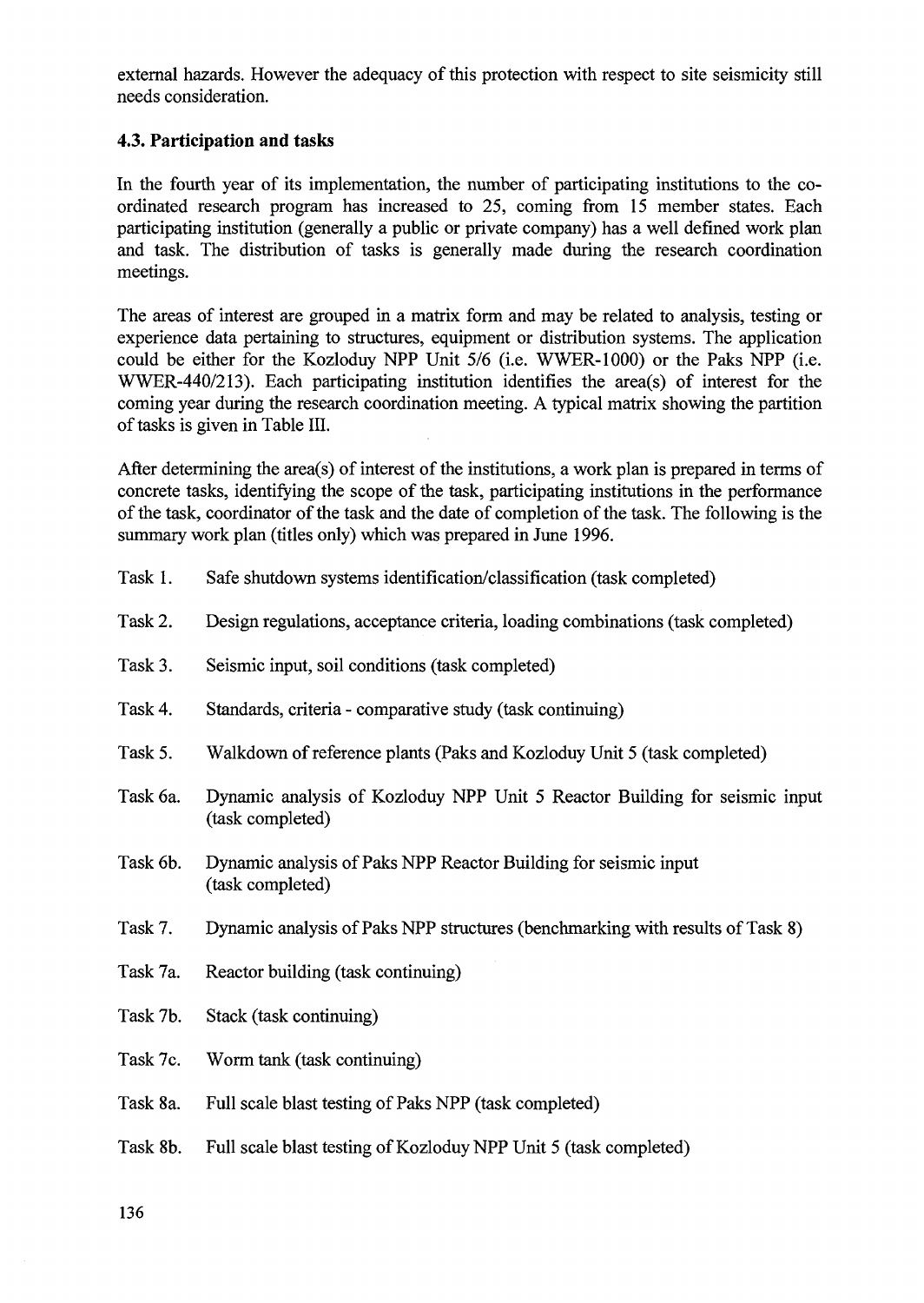- Task 9. Shaking table experiment for selected components (task continuing)
- Task 10. On site testing of equipment at Paks and Kozloduy NPPs (task completed)
- Task 11. Previous component data (task continuing)
- Task 12. Experience data from Vrancea and Armenia earthquakes (task continuing)
- Task 13. Experience data from US earthquakes (task completed)
- Task 14. Special topic 1 Assessment of containment dome prestressing of Kozloduy NPP (task continuing)
- Task 15. Special topic 2 Assessment of containment dome/cylindrical part for different loading combinations (task continuing)
- Task 16. Special topic 3 Stress analysis of safety related piping of Kozloduy NPP (task continuing)
- Task 17. Special topic 4 Dynamic analysis of selected structures of Kozloduy NPP (task continuing)
- Task 18. Paks NPP feedwater line analysis to be compared with testing which was already performed (task continuing)
- Task 19. Analysis of buried pipelines for KNPP [between DG and spray pools] (task continuing)
- Task 20. Analysis of buried pipelines for PNPP (task continuing)
- Task 21. Comparison of beam vs 3D models for KNPP and PNPP structures (task continuing)
- Task 22. Experience data base (WWER SQUG) initiation (task continuing)
- Task 23. Consolidation of results and reports (task continuing)
- Task 24. Dynamic analysis of Kozloduy NPP Unit 5 structures [benchmarking with results of Task 8] (task continuing)
- Task 25. Comparison of blast and vibrator tests for KNPP (task continuing)

Thirteen volumes of research material has been compiled reflecting the results of the completed tasks. These volumes are titled as follows:

| Volume 1.                    | Data related to sites and plants (Pales and Kozloduy NPPs) |
|------------------------------|------------------------------------------------------------|
| Volume 2.                    | Generic material: codes, standards, criteria               |
| Volumes 3A, 313, 3C, 3D, 3E. | Kozloduy NPP, Units 5/6: Analysis/testing                  |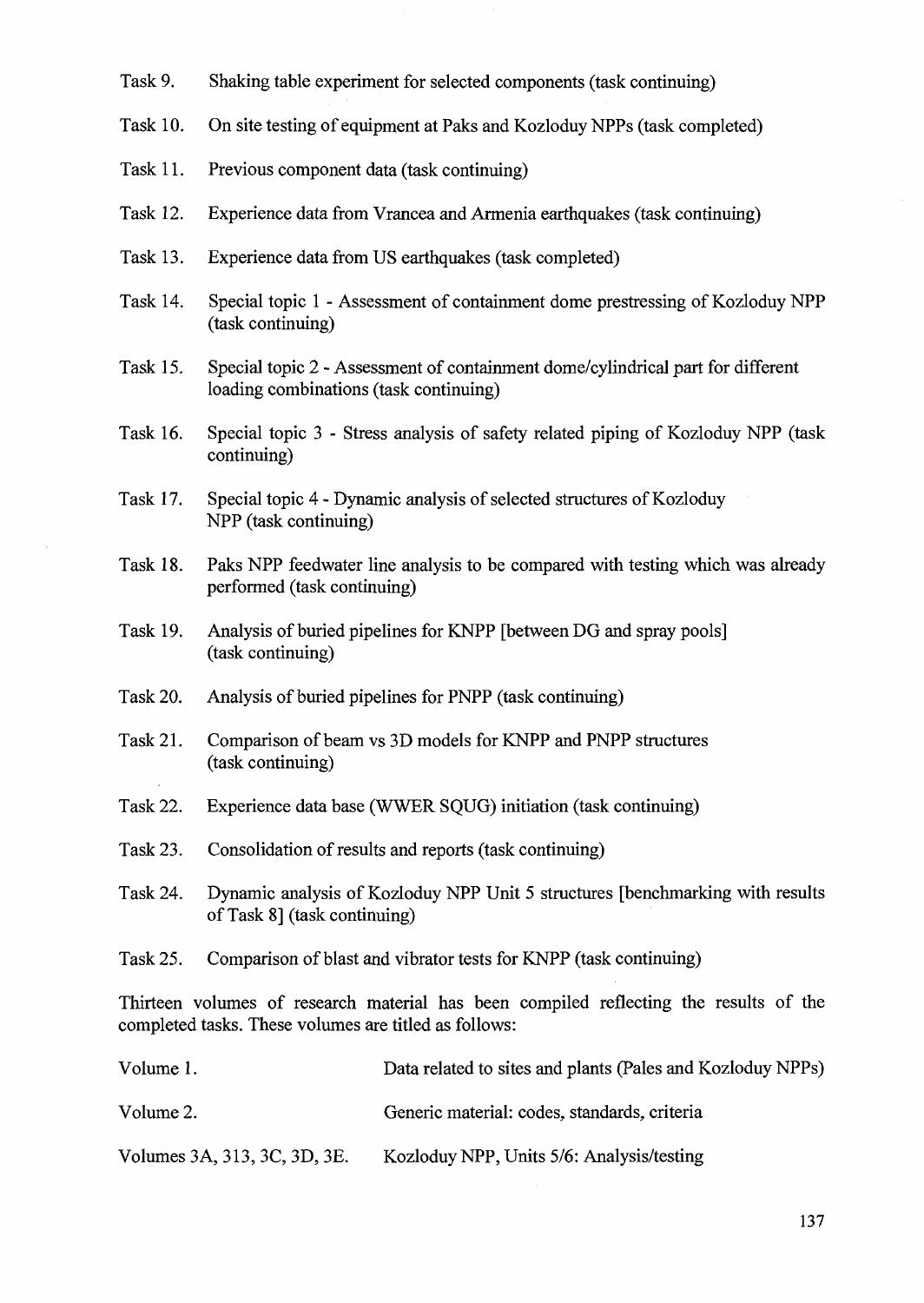Volumes 4A, 413,4C, 4D. Paks NPP: Analysis/testing

Volumes 4A, 5B. Experience data

#### **4.4. Full scale dynamic test of Paks and Kozloduy NPPs**

One of the most significant tasks already completed is the full scale dynamic testing of the Paks NPP. The test was conducted by Ismes, an Italian consulting company and Paks NPP with assistance from local contractors especially for the realization of the blasts. The test was performed in December 1994 following a two week preparation period for placing the instruments and recording of smaller test blasts.

The blast location was about 2.5 kilometers from the reactor building. Two main blasts were performed with a total each of 300 kilograms of TNT charge. Three free field locations were selected for instrumentation. Two of these had two borehole (at 40 meters and 15 meters depth) and one surface recording. About 40 meters corresponds to the depth of the firmer geological formation. An additional (fourth) instrument was located about 12 kilometers away in order to provide some information on attenuation characteristics. A large number of seismometers and accelerometers were mounted in the reactor building (some also in other buildings) to record the structural response. Instruments were also placed on certain heavy components and tanks.

Both blasts used a time delay to enhance the duration of the motion so that an adequate time series analysis was possible. In most locations a motion of about 20 seconds was recorded. The records are of very high quality. It should also be noted that all of the instruments functioned as intended.

One set of free field recordings have been made available to the benchmark programme participants. Locations and directions of the in-structure instruments have been indicated and the participants have been asked to make a blind prediction of the response recorded at these locations. All the relevant dynamic soil properties and structural properties have been provided to the participants.

A similar test was carried out for the Kozloduy NPP Unit 5 in June 1996. The test was again performed by Ismes and Kozloduy NPP. Local contractors also participated in the test. All instruments, both free field and in-structure, functioned as intended. The results of the test have been recently processed.

#### 5. CONCLUDING REMARKS

A review and comparison of Figure 1 and Table I, presented earlier reveal some indication of present picture of the seismic safety situation of nuclear power plants with which the IAEA had significant involvement.

The first observation from Table I is that the reassessment of the seismic design basis has been completed for three of the sites (i.e. Kozloduy, Paks and Armenian NPPs) while for Bohunice and Mochovce NPP sites this activity is continuing. For all the sites in question, the reassessment has yielded significantly- greater RLE values. This, in turn, indicates that for most of the plants, the capacity check yields the result that the plant requires upgrading (i.e. inadequate seismic capacity).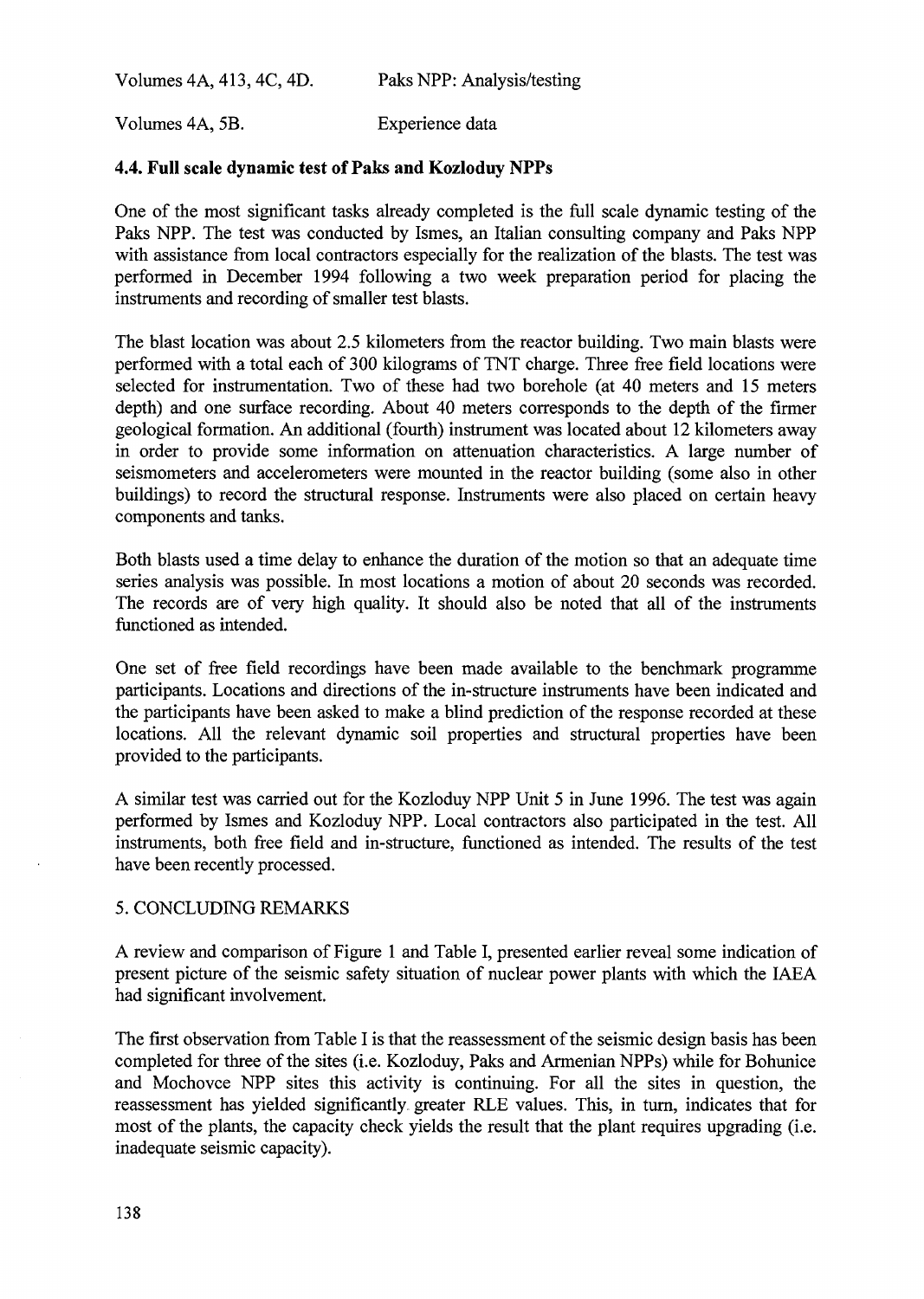The last two columns of Table I generally indicates good progress in easy fixes, i.e. mainly supports and anchorages of mechanical and electrical components. For some cases, this included more substantial upgrades involving replacement of batteries and strengthening of unreinforced masonry walls to prevent spatial interaction. Similar progress is unfortunately not the case for structural upgrades or when the installation of additional safety systems were required. Due to bigger funding and longer outage requirements, structural upgrades will probably take much longer to complete. Unfortunately, the overall seismic safety of these NPPs will not have been improved to the target levels, until structural upgrades are implemented.

#### ACKNOWLEDGEMENT

The authors acknowledge that parts of this article have been taken from technical material contributed by various consultants in the course of the past seven years either in relation to IAEA Engineering Safety Review Services for external events or the Coordinated Research Programme on "Benchmark study for the seismic analysis and testing of WWER type NPPs".

In particular, the criteria for the re-evaluation and upgrading of existing NPPs were developed by several authors led by Mr. J. D. Stevenson.

#### **REFERENCES**

- [1] IAEA, Safety Guide 50-SG-S 1 (Rev. 1), "Earthquakes and associated topics in relation to nuclear power plant siting", IAEA, Vienna, 1991.
- [2] NUREG/CR-0098, "Development of Criteria for Seismic Review of Selected Nuclear Power Plants", N.M. Newmark and W.J. Hall, NRC, May 1978.
- [3] Gürpinar, A. and Godoy, A.R., "Seismic safety of nuclear power plants in Eastern Europe", Proc. Tenth European Conference on Earthquake, A.A. Balkema/Rotterdam, 1995.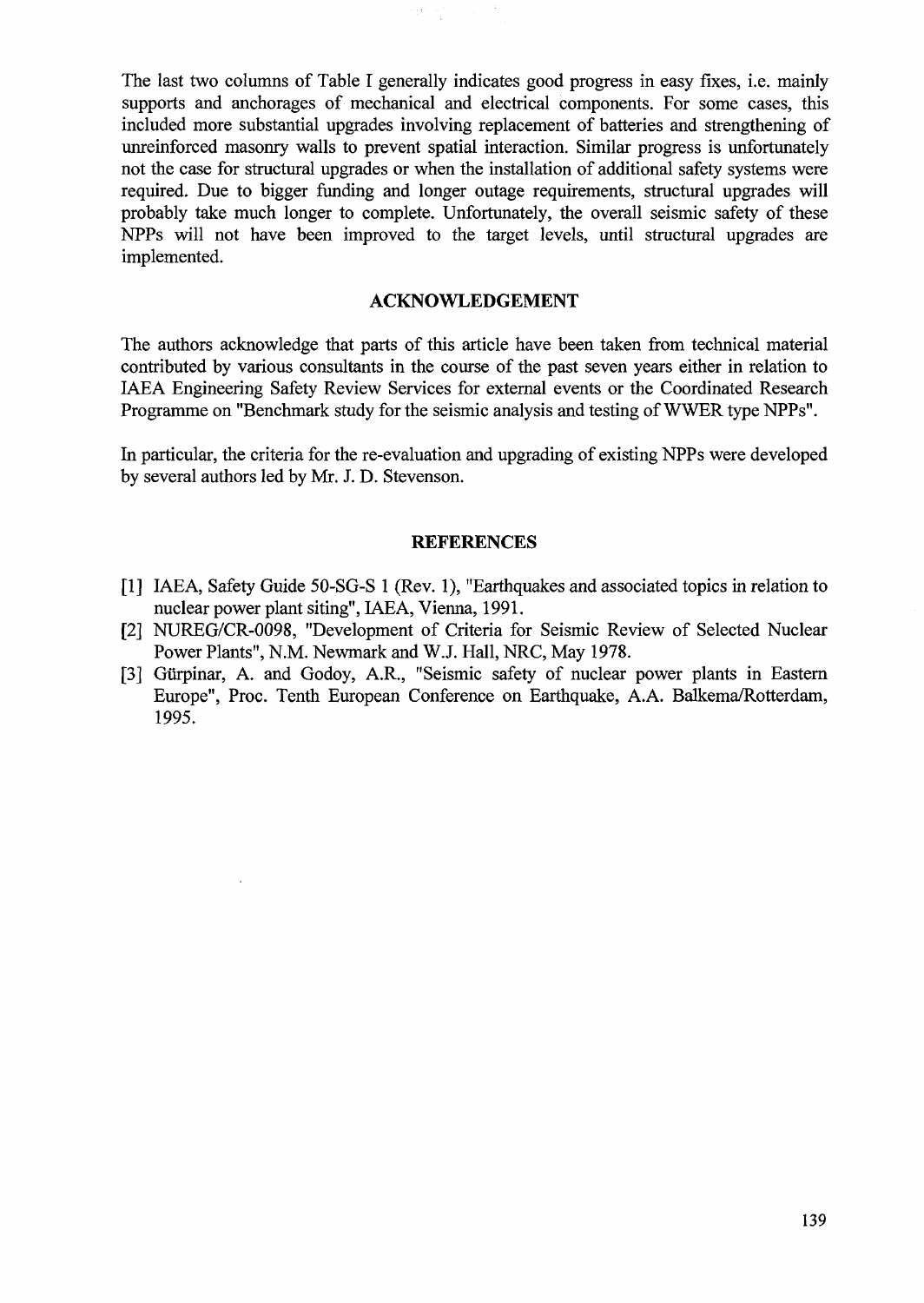| <b>ENGINEERING SAFETY ADVISORY SERVICES</b> |                                      |                   |                    |              |                   |  |  |
|---------------------------------------------|--------------------------------------|-------------------|--------------------|--------------|-------------------|--|--|
|                                             | Related to Site and External Hazards |                   |                    |              |                   |  |  |
|                                             | <b>Year 1989</b>                     |                   |                    |              |                   |  |  |
| NO.                                         | <b>TYPE</b>                          | <b>COUNTRY</b>    | NPP/LOCATION       | <b>DATE</b>  | PLANT TYPE        |  |  |
| 1.                                          | S                                    | Iraq              | Site Survey        | February 89  | ۰.-               |  |  |
| $\overline{2}$ .                            | S                                    | Tunisia           | Site Survey        | April 89     |                   |  |  |
| 3.                                          | S                                    | Indonesia         | Muria Peninsula    | May 89       | (not defined yet) |  |  |
| $\overline{4}$ .                            | S                                    | <b>USSR</b>       | Gorki DHP          | June 89      | District heating  |  |  |
| 5.                                          | S                                    | Morocco           | Sidi Boulbra       | December 89  | ٠.٠               |  |  |
|                                             |                                      | <b>Year 1990</b>  |                    |              |                   |  |  |
| 6.                                          | S                                    | Poland            | Zarnowiecz         | March 90     | WWER-440/213      |  |  |
| 7.                                          | S                                    | CSFR.             | Temelin            | April90      | <b>WWER-1000</b>  |  |  |
| 8.                                          |                                      | Iraq              | Near Tikrit        | May 90       | ٠,٠               |  |  |
| 9.                                          | s<br>s                               | <b>Bulgaria</b>   | Belene             | June 90      | <b>WWER-1000</b>  |  |  |
| 10.                                         | S                                    | Bulgaria          | Kozłoduy           | June 90      | WWER-             |  |  |
|                                             |                                      |                   |                    |              | 440/230-1000      |  |  |
| 11.                                         | SC                                   | Romania           | Cernavoda          | September 90 | <b>PHWR 600</b>   |  |  |
| 12.                                         | S                                    | Pakistan          | Chashma            | November 90  | <b>PI HWR 300</b> |  |  |
| 13                                          | <b>SC</b>                            | Romania           | Cernavoda          | December 90  | <b>PI HWR 600</b> |  |  |
|                                             |                                      | <b>Year 1991</b>  |                    |              |                   |  |  |
| 14.                                         | S                                    | Indonesia         | Muria Peninsula    | January 91   | (not defined vet) |  |  |
| 15.                                         | S                                    | Slovenia          | Krsko              | March 91     | <b>PWR 600</b>    |  |  |
| 16.                                         | <b>SC</b>                            | <b>Bulgaria</b>   | Kozloduy           | April 91     | WWER-440/230      |  |  |
| 17.                                         | W                                    | <b>Bulgaria</b>   | Kozloduy           | May 91       | WWER-440/230      |  |  |
| 18.                                         | S                                    | Tunisia           | NPP Site Survey    | May 91       | ٠.٠               |  |  |
| 19.                                         | SI                                   | <b>USSR</b>       | Crimea             | June 91      | <b>WWER-1000</b>  |  |  |
| 20.                                         | $SI-F$                               | <b>Bulgaria</b>   | Kozloduv           | July 91      | WWER-             |  |  |
|                                             |                                      |                   |                    |              | 440/230-1000      |  |  |
| 21.                                         | W                                    | Romania           | Cernavoda          | September 91 | <b>PHWR 600</b>   |  |  |
| 22.                                         | W                                    | <b>CSFR</b>       | Temelin            | September 91 | <b>WWER-1000</b>  |  |  |
| 23.                                         | <b>SC</b>                            | <b>CSFR</b>       | Bohunice           | September 91 | W WER-            |  |  |
|                                             |                                      |                   |                    |              | 440/230           |  |  |
| 24.                                         | SI-F                                 | Bulgaria Kozłoduy |                    | November 91  | WWER-             |  |  |
|                                             |                                      |                   |                    |              | 440/230-1000      |  |  |
| 25.                                         | S                                    | Tunisia           | <b>Site Survey</b> | December 91  |                   |  |  |
| 26.                                         | WP                                   | Indonesia         | Muria Peninsula    | December 91  | (not defined yet) |  |  |
| 27.                                         | WP                                   | <b>CSFR</b>       | Temelin            | December 91  | <b>WWER-1000</b>  |  |  |

### ANNEX 1

S: Review of site investigations for all disciplines involved.

S-F: Follow-up mission of previous reviews of site investigations.

SI: Review of investigations for determining the seismic input parameters, specific to the site

SI-F: Follow-up mission of previous reviews of seismic input definition.

SC: Review of seismic capacity and necessary upgrading of systems, structures and components (SSC) of the plant.

SC-F: Follow-up mission of previous reviews of seismic capacity and upgrades of SSC. W: Workshop.

W P: Review of work plans and technical procedures for the site and seismic salety assessment.

B: Activities related to benchmark project for seismic safety of WWER type NPPs.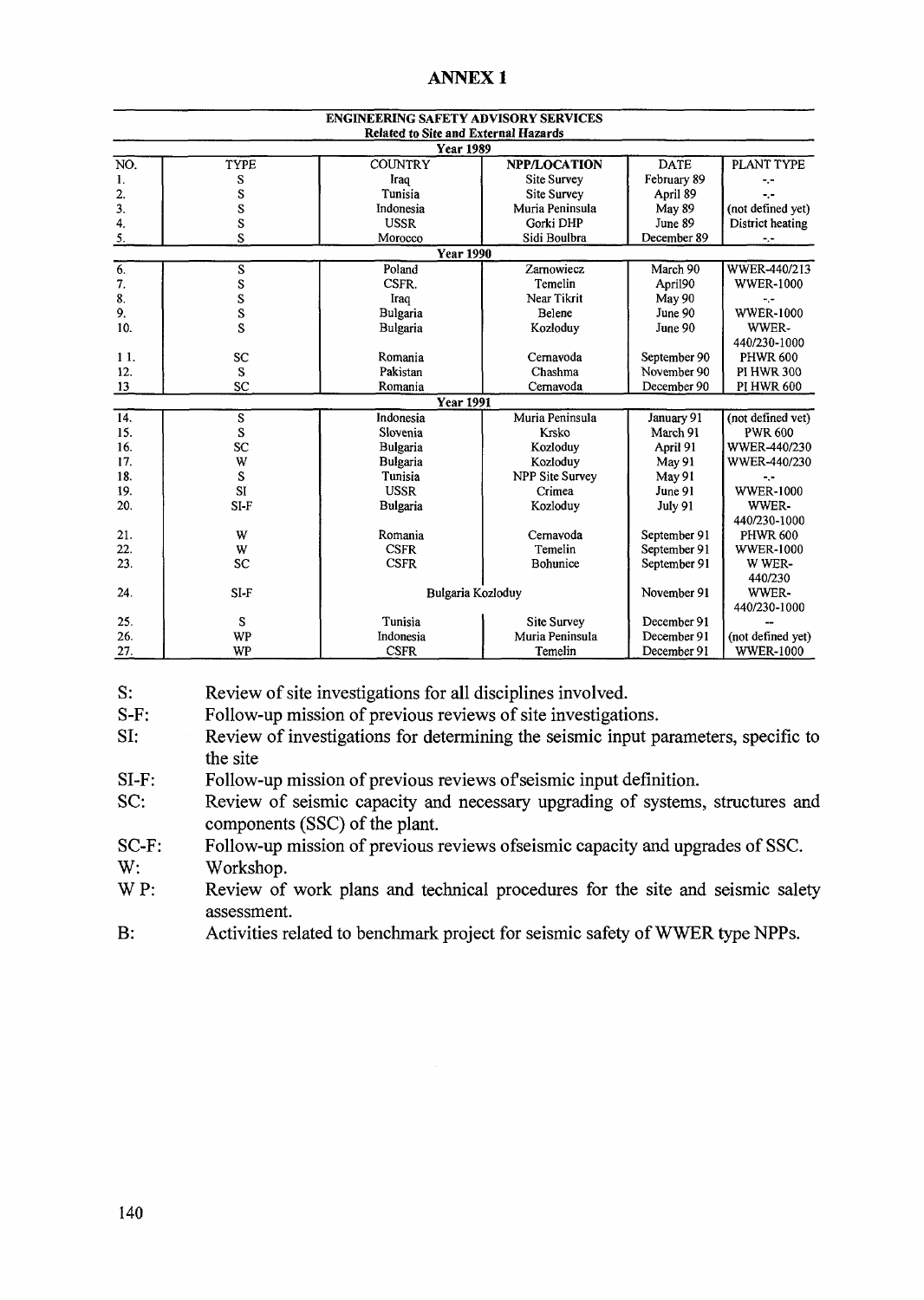| <b>Related to Site and External Hazards</b> |             |                           |                  |              |                          |  |
|---------------------------------------------|-------------|---------------------------|------------------|--------------|--------------------------|--|
|                                             |             |                           | <b>Year 1992</b> |              |                          |  |
| NO.                                         | <b>TYPE</b> | <b>COUNTRY</b>            | NPP/LOCATION     | <b>DATE</b>  | <b>PLANT TYPE</b>        |  |
| 28.                                         | SI          | <b>Bulgaria</b>           | Kozloduy         | February 92  | W WER-440/230            |  |
| 29.                                         | W-WP        | Slovenia                  | Krsko            | March 92     | <b>PWR 600</b>           |  |
| 30.                                         | SI          | Bulgaria                  | Kozloduy         | April92      | WWER-440/230             |  |
| 31.                                         | $SC-F$      | <b>CSFR</b>               | Bohunice         | May 92       | WWER-440/230             |  |
| 32.                                         | SI-SC       | Armenia                   | Medzamor         | May 92       | WWER-440/230             |  |
| 33.                                         | $S-F$       | <b>CSFR</b>               | Temelin          | June 92      | <b>WWER-1000</b>         |  |
| 34.                                         | $W-S$       | Malaysia                  | Site Survey      | June 92      | $\overline{\phantom{a}}$ |  |
| 35.                                         | <b>SC</b>   | Bulgaria                  | Kozloduy         | August 92    | WWER-440/230             |  |
| 36.                                         | <b>SC</b>   | Pakistan                  | Chashma          | August 92    | <b>PWR 300</b>           |  |
| 37.                                         | $\mathbf S$ | Indonesia                 | Muria Peninsula  | September 92 | (not defined yet)        |  |
| 38.                                         | SI          | Slovenia                  | Krsko            | October 92   | <b>PWR 600</b>           |  |
| 39.                                         | $S-F$       | Indonesia                 | Muria Peninsula  | November 92  | (not defined vet)        |  |
| 40.                                         | SC          | Bulgaria                  | Kozloduy         | November 92  | W WER-400/230            |  |
| 41.                                         | ${\bf S}$   | Tunisia                   | Site Survey      | December 92  | -.-                      |  |
|                                             |             |                           | <b>Year1993</b>  |              |                          |  |
| 42.                                         | S-WP        | Indonesia                 | Muria Peninsula  | February 93  | (not defined yet)        |  |
| 43.                                         | $SI-F$      | Bulgaria                  | Kozloduy         | February 93  | <b>WWER-1000,</b>        |  |
|                                             |             |                           |                  |              | 440/230                  |  |
| 44.                                         | <b>SC</b>   | Pakistan                  | Chashma          | March 93     | <b>PWR 300</b>           |  |
| 45.                                         | $S-1$       | Czech Republic            | Temelin          | April 93     | <b>WWER-1000</b>         |  |
| 46.                                         | $SC-F$      | Slovakia                  | <b>Bohunice</b>  | April 93     | WWER-440/230             |  |
| 47.                                         | S-WP        | Indonesia                 | Muria Peninsula  | April 93     | (not defined yet)        |  |
| 48.                                         | W           | Pakistan                  | Chashma          | May 93       | <b>PWR 300</b>           |  |
| 49.                                         | SC          | Pakistan                  | Kanupp           | May 93       | <b>PHWR</b>              |  |
| 50.                                         | S           | Croatia                   | Site Survey      | June 93      | $\ddotsc$                |  |
| 51.                                         | SC          | <b>Russian Federation</b> | Smolensk         | June 93      | <b>RBMK</b>              |  |
| 52.                                         | W           | China                     | (Generic)        | July 93      | $\sim$                   |  |
| 53.                                         | $S-F$       | Indonesia                 | Muria Peninsula  | July 93      | (not defined yet)        |  |
| 54.                                         | $B-W$       | I-lungary                 | Paks             | September 93 | WWER-440/213             |  |
| 55.                                         | WP          | Armenia                   | Medzamor         | August 93    | WWER-440/230             |  |
| 56.                                         | SI          | Bulgaria                  | <b>Belene</b>    | September 93 | <b>WWER-1000</b>         |  |
| 57.                                         | SI          | Slovakia                  | <b>Bohunice</b>  | October 93   | WWER-4401'230-213        |  |
| 58.                                         | SI          | Slovakia                  | Mochovce         | October 93   | WWER-440-213             |  |
| 59.                                         | SI-WP       | Armenia                   | Medzamor         | November 93  | WWER-440/230             |  |
| 60.                                         | ${\bf S}$   | Indonesia                 | Muria Peninsula  | November 93  | (not defined yet)        |  |
| 61.                                         | S           | Morocco                   | Sidi Boulbra     | November 93  | ۰.-                      |  |
| 62.                                         | SC          | Hungary                   | Paks             | December 93  | WWER-440/213             |  |
| 63.                                         | SC-F        | Pakistan                  | Chashma          | December 93  | <b>PWR 300</b>           |  |
| 64.                                         | W           | Turkey                    | Akkuvu           | December 93  | (not defined yet)        |  |

**ENGINEERING SAFETY ADVISORY SERVICES**

 $\sim 3\%$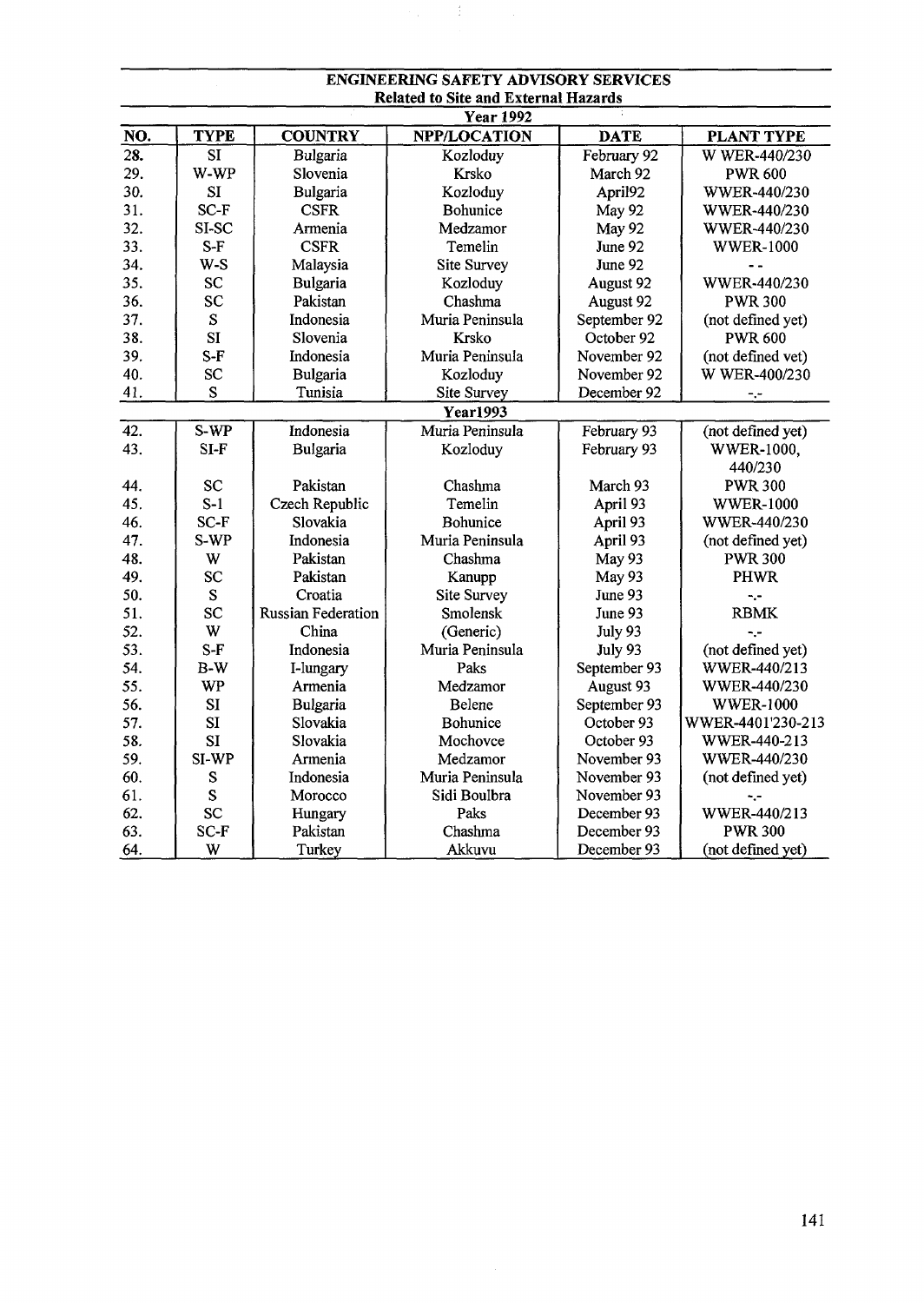|     | <b>ENGINEERING SAFETY ADVISORY SERVICES</b> |                 |                     |              |                   |  |  |  |
|-----|---------------------------------------------|-----------------|---------------------|--------------|-------------------|--|--|--|
|     | <b>Related to Site and External Hazards</b> |                 |                     |              |                   |  |  |  |
|     |                                             |                 | <b>Year1994</b>     |              |                   |  |  |  |
| NO. | <b>TYPE</b>                                 | <b>COUNTRY</b>  | <b>NPP/LOCATION</b> | <b>DATE</b>  | <b>PLANT TYPE</b> |  |  |  |
| 65. | $S-F$                                       | Indonesia       | Muria Peninsula     | February 94  | not defined vet)  |  |  |  |
| 66. | SI-SC                                       | <b>Bulgaria</b> | Kozloduv            | March 94     | <b>WWER-1000</b>  |  |  |  |
| 67. | SC.                                         | <b>Bulgaria</b> | Kozlodu             | March 94     | WWER-440/230      |  |  |  |
| 68. | W                                           | Slovakia        | Bohunice            | March 94     | WWER-440/230      |  |  |  |
| 69. | SC                                          | Hungary         | Paks                | March 94     | WWER-440/213      |  |  |  |
| 70. | W                                           | Ar entina       | (Generic)           | April 94     |                   |  |  |  |
| 71. | $B-W$                                       | Bulgaria        | Kozloduv            | June 94      | <b>WWER-1000</b>  |  |  |  |
| 72. | $S$ - $F$                                   | Czech Republic  | Temelin             | June 94      | <b>WWER-1000</b>  |  |  |  |
| 73. | <b>SI</b>                                   | Armenia         | Medzamor            | July 94      | WWER-440/230      |  |  |  |
| 74. | <b>SC</b>                                   | Slovakia        | Mochovce            | July 94      | WWER-440/213      |  |  |  |
| 75. | $SC-F$                                      | Hun arv         | Paks                | July 94      | WWER-440/213      |  |  |  |
| 76. | S                                           | Indonesia       | Muria Peninsula     | August 94    | (not defined vet) |  |  |  |
| 77. | WP                                          | Slovakia        | Mochovce            | September 94 | WWER-440/213      |  |  |  |
| 78. | B                                           | Hun arv         | Paks                | September 94 | W WER-440/213     |  |  |  |
| 79. | <b>SC</b>                                   | Armenia         | Medzamor            | September 94 | W WER-440/213     |  |  |  |
| 80. | $SC-F$                                      | Bulgaria        | Kozloduv            | October 94   | WWER-440/230      |  |  |  |
| 81. | S                                           | <b>Bulgaria</b> | Belene              | October 94   | <b>W WER-1000</b> |  |  |  |
| 82. | s                                           | Bulgaria        | Kozlodu             | October 94   | WWER-1000/440-230 |  |  |  |
| 83. | W                                           | Korea           | (Generic)           | October 94   |                   |  |  |  |
| 84. | $SI-F$                                      | Slovakia        | Mochovce            | November 94  | WWER-440/213      |  |  |  |
| 85. | SI-F                                        | Slovakia        | Bohunice            | November 94  | WWER-440/230-213  |  |  |  |
| 86. | <b>SC</b>                                   | Armenia         | Medzamor            | November 94  | WWER-440/230      |  |  |  |
| 87. | B                                           | Hun-            | Paks                | December 94  | WWER-440/213      |  |  |  |

S: Review, of site investigations for all disciplines involved.

S-F: Follow-up mission of previous reviews of site investigations.

SI: Review of investigations for determining the seismic input parameters, specific to the site

SI-F: Follow-up mission of previous reviews of seismic input definition.

SC: Review of seismic capacity and necessary upgrading of systems, structures and components (SSC) of the plant.

SC-F: Follow-up mission of previous reviews of seismic capacity and upgrades of SSC.

W: Workshop.

WP: Review of work plans and technical procedures for the site and seismic safety assessment.

B: Activities related to benchmark project for seismic safety of WWER type NPPs.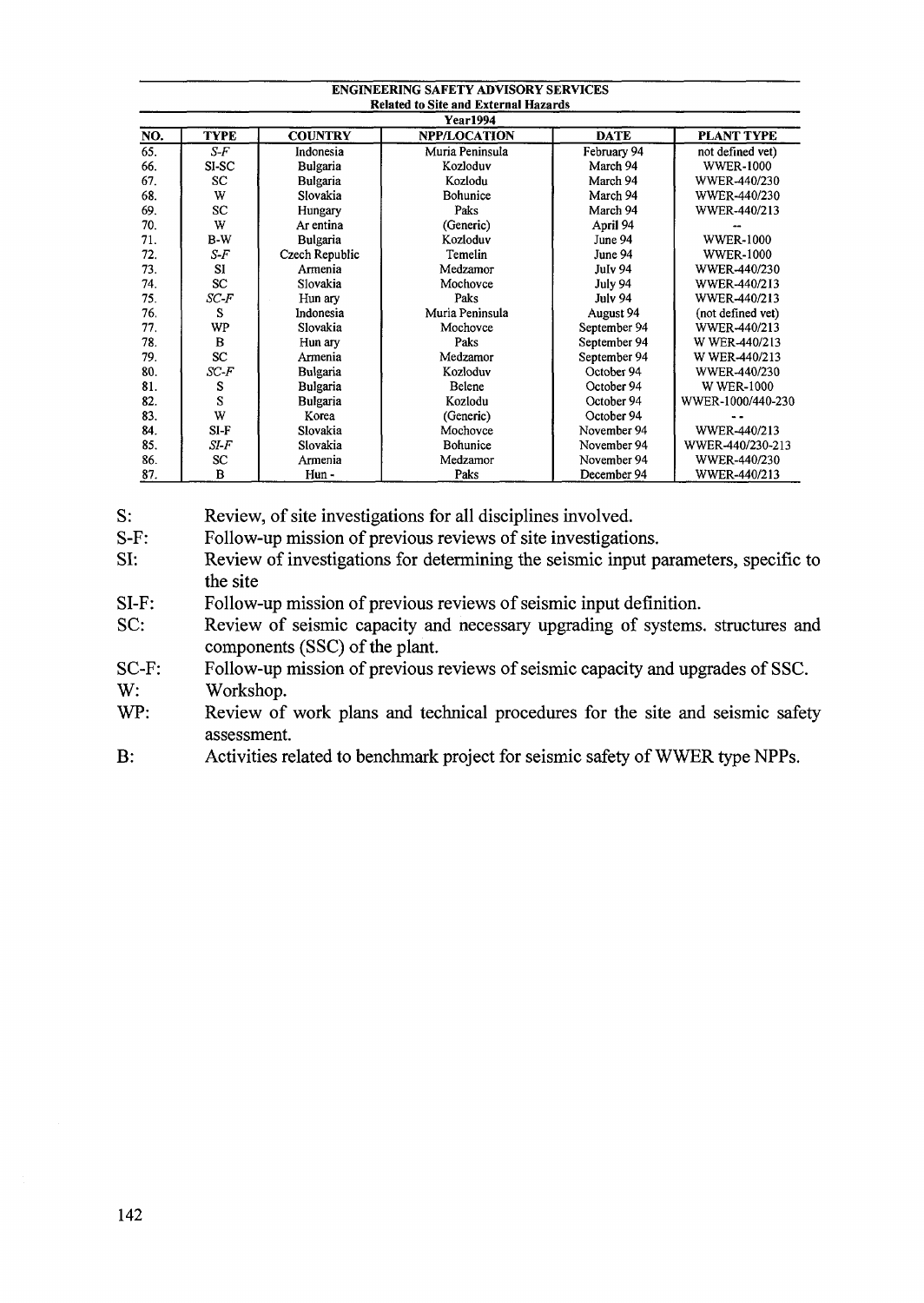| <b>Year 1995</b> |             |                |                          |              |                      |
|------------------|-------------|----------------|--------------------------|--------------|----------------------|
| NO.              | <b>TYPE</b> | <b>COUNTRY</b> | NPP/LOCATION             | <b>DATE</b>  | <b>PLANT TYPE</b>    |
| 88.              | SC-F        | Pakistan       | Chashma                  | Janu 95      | <b>PWR 300</b>       |
| 89.              | $SI-F$      | Hun ary        | Paks                     | Janua 95     | WWER-440/213         |
| 90.              | $S-F$       | Indonesia      | Muria Peninsula          | March 95     | not defined vet      |
| 91.              | $SC-F$      | Bulgaria       | Kozlodu -5               | March 95     | <b>WWER-1000</b>     |
| 92.              | SC-F        | Slovakia       | Mochovce                 | April 95     | WWER-440/213         |
| 93.              | SI-F        | Hungary        | Paks                     | April 95     | WWER-440/213         |
| 94.              | $SI-F$      | Armenia        | Medzamor                 | April 95     | WWER-440/230         |
| 95.              | S           | Czech Rep.     | (not defined vet         | Ma 95        | Se pent Fuel Storage |
| 96.              | S           | Thailand       | not defined et           | May 95       | not defined yet)     |
| 97.              | $SI-F$      | Armenia        | Medzamor                 | May 95       | WWER-440/230         |
| 98.              | SI/SC-F     | Kazakhstan     | Alma Ata                 | May 95       | WWER-10 Res.         |
|                  |             |                |                          |              | Reactor              |
| 99.              | SI/SC       | Uzbekistan     | Tashkent                 | May 95       | WWER-10 Res.         |
|                  |             |                |                          |              | Reactor              |
| 100.             | SI-F        | Hungary        | Paks                     | June 95      |                      |
|                  |             |                |                          |              | WWER-440/213         |
| 101.             | $B-W$       | Russia         | (not applicable)         | June 95      | W'WER type reactor   |
| 102.             | $S-F$       | Indonesia      | Muria Peninsula          | July 95      | (not defined yet)    |
| 103.             | S           | Thailand       | site selection process)  | July 95      | (not defined yet)    |
| 104.             | $SI-F$      | Bulgaria       | Belene                   | July 95      | <b>WWER-1000</b>     |
| 105.             | $S-F$       | Morocco        | Sidi Boulbra             | September 95 | <b>WWER-1000</b>     |
| 106.             | $SC-F$      | Pakistan       | Chashma                  | September 95 | <b>PWR 300</b>       |
| 107.             | $S-F$       | Indonesia      | Muria Peninsula          | November 95  | (not defined yet)    |
| 108.             | S           | Thailand       | (site selection process) | November 95  | not defined vet      |
| 109.             | SI          | <b>Iran</b>    | <b>Bushehr</b>           | December 95  | PWR 13-WWER-         |
| 110.             | $SI-F$      | Hun a          | Paks                     | November 95  | 1000                 |
|                  |             |                |                          |              | W WER-440/213        |
| 111.             | W           | Korea          | Regional                 | December 95  | Generic              |
| 112.             | SI-F        | Czech Rep.     | Skalka                   | December 95  | Sent Fuel Storage    |

#### **ENGINEERING SAFETY ADVISORY SERVICES**<br>Related to Site and External Hazards **Related to Site and External Hazards**

S: Review of site investigations for all disciplines involved.

S-F: Follow-up mission of previous reviews of site investigations.

SI: Review of investigations for determining the seismic input parameters, specific to the site

SI-F: Follow-up mission of previous reviews of seismic input definition.

SC: Review of seismic capacity and necessary upgrading of systems, structures and components (SSC) of the plant.

SC-F: Follow-up mission of previous reviews of seismic capacity and upgrades of SSC. W: Workshop.

- WP: Review of work plans and technical procedures for the site and seismic safety assessment.
- B: Activities related to benchmark project for seismic safety of W WER type NPPs.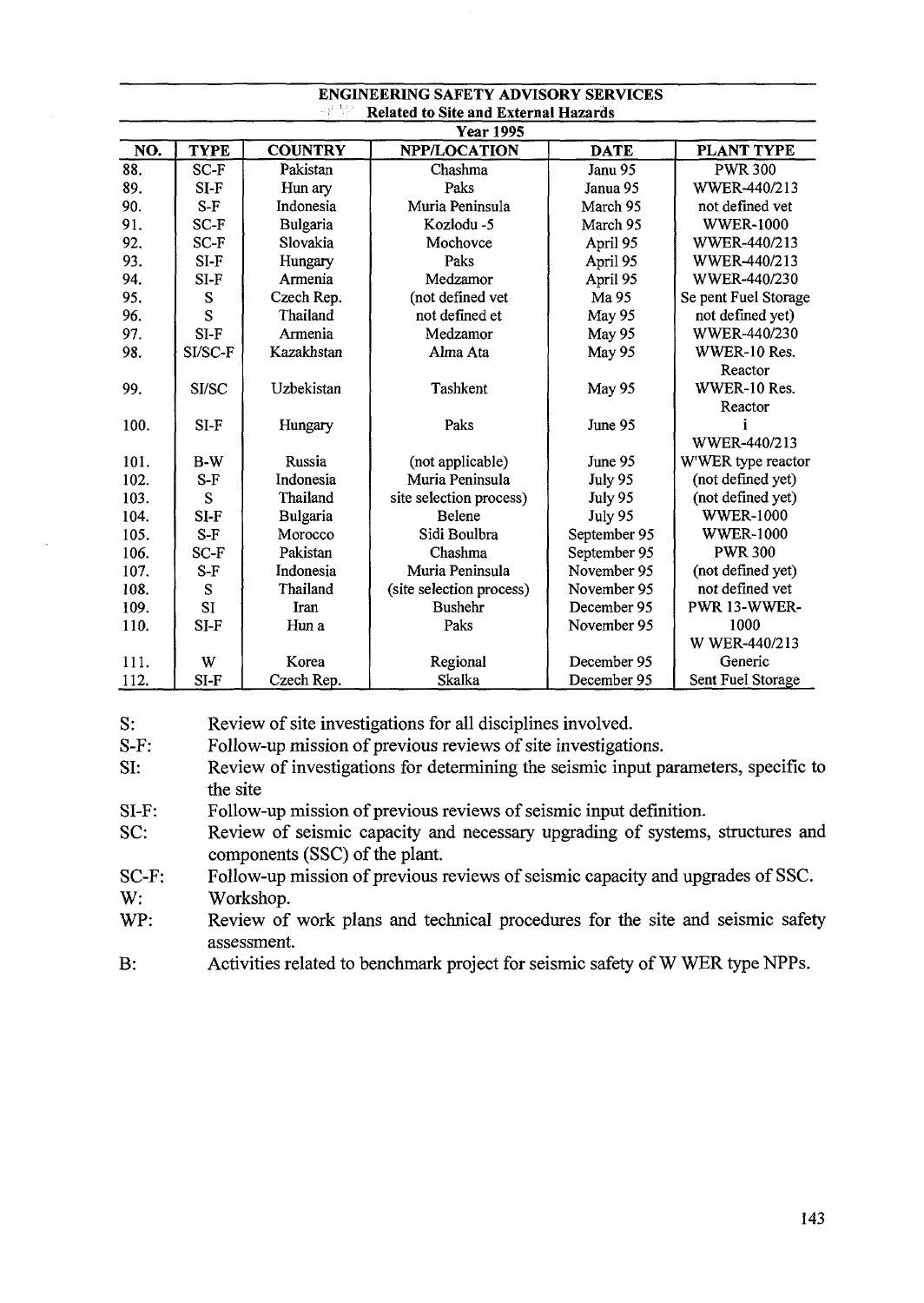#### **Related to Site and External Hazards Year 1996 NO. 113.** 114. 115. 116. 117. **118. 1 19. 120.** 121. 122. 123. 124. 125. 126. 127. **TYPE WP** SI-F **WP SI-F SC w** S-F **B B-W** SC-F **SC-F SC W SC-F** S-F **COUNTRY** Armenia Hungary Slovakia Slovenia Slovenia Armenia Indonesia Bulgaria Italy Pakistan Armenia Armenia Korea Armenia Indonesia **NPP/LOCATION** Medzamor Paks Bohunice Krsko Krsko Medzamor Muria Peninsula Kozloduy (not applicable) Chashma Medzamor Medzamor Generic Medzamor Muria Peninsula **DATE** January 96 January 96 January 96 February 96 February 96 March 96 April 96 June 96 June 96 June 96 July 96 September 96 September 96 November 96 December 96 **PLANT TYPE** WWER-440/230 WWER-440/213 WWER-440/213 PWR600 PWR-600 WWER-440/230 (not defined yet) WWER-1000 W WER type reactors PWR 300 WWER-440/230 WWER-440/230 - W WER-440/230 (not defined yet)

**ENGINEERING SAFETY ADVISORY SERVICES**

S:<br>
Review of site investigations for all disciplines involved.<br>
S-F: Follow-up mission of previous reviews of site investigations.

Follow-up mission of previous reviews of site investigations.

SI: Review of investigations for determining the seismic input parameters, specific to the site

SI-F: Follow-up mission of previous reviews of seismic input definition.

SC: Review of seismic capacity and necessary upgrading of systems, structures and components (SSC) of the plant.

- SC-F: Follow-up mission of previous reviews of seismic capacity and upgrades of SSC. W: Workshop.
- WP: Review of work plans and technical procedures for the site and seismic safety assessment.
- B: Activities related to benchmark project for seismic safety of WWER type NPPs.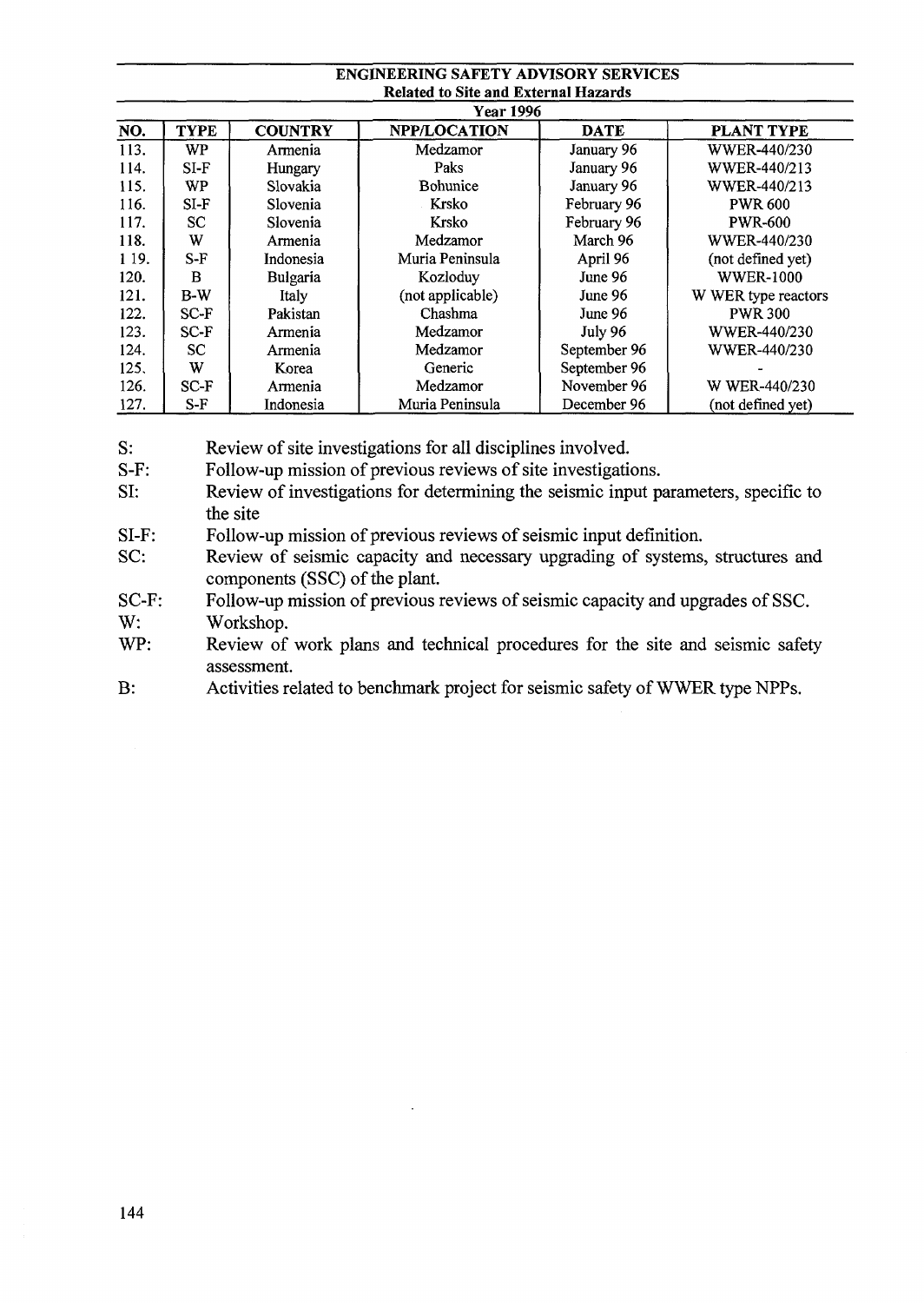ENGINEERING SAFETY ADVISORY SERVICES RELATED TO SITE AND EXTERNAL HAZARDS (ESRS)  $\sim 10^{10}$  km  $\frac{1}{2}$ 

| <b>YEAR</b> | <b>TOTAL NUMBER OF</b><br><b>MISSIONS</b> |
|-------------|-------------------------------------------|
| 1989        | 5                                         |
| 1990        | 8                                         |
| 1991        | 14                                        |
| 1992        | 14                                        |
| 1993        | 23I                                       |
| 1994        | 23                                        |
| 1995        | 25                                        |
| 1996        | 15                                        |
| TOTAL       | 127                                       |

# **NUMBER OF EXTERNAL EXPERTS PER YEAR:** 76

(AVERAGE OF LAST TWO YEARS)

#### **IAEA RESOURCES:**

1 STAFF MEMBER

1 STAFF MEMBER AS TA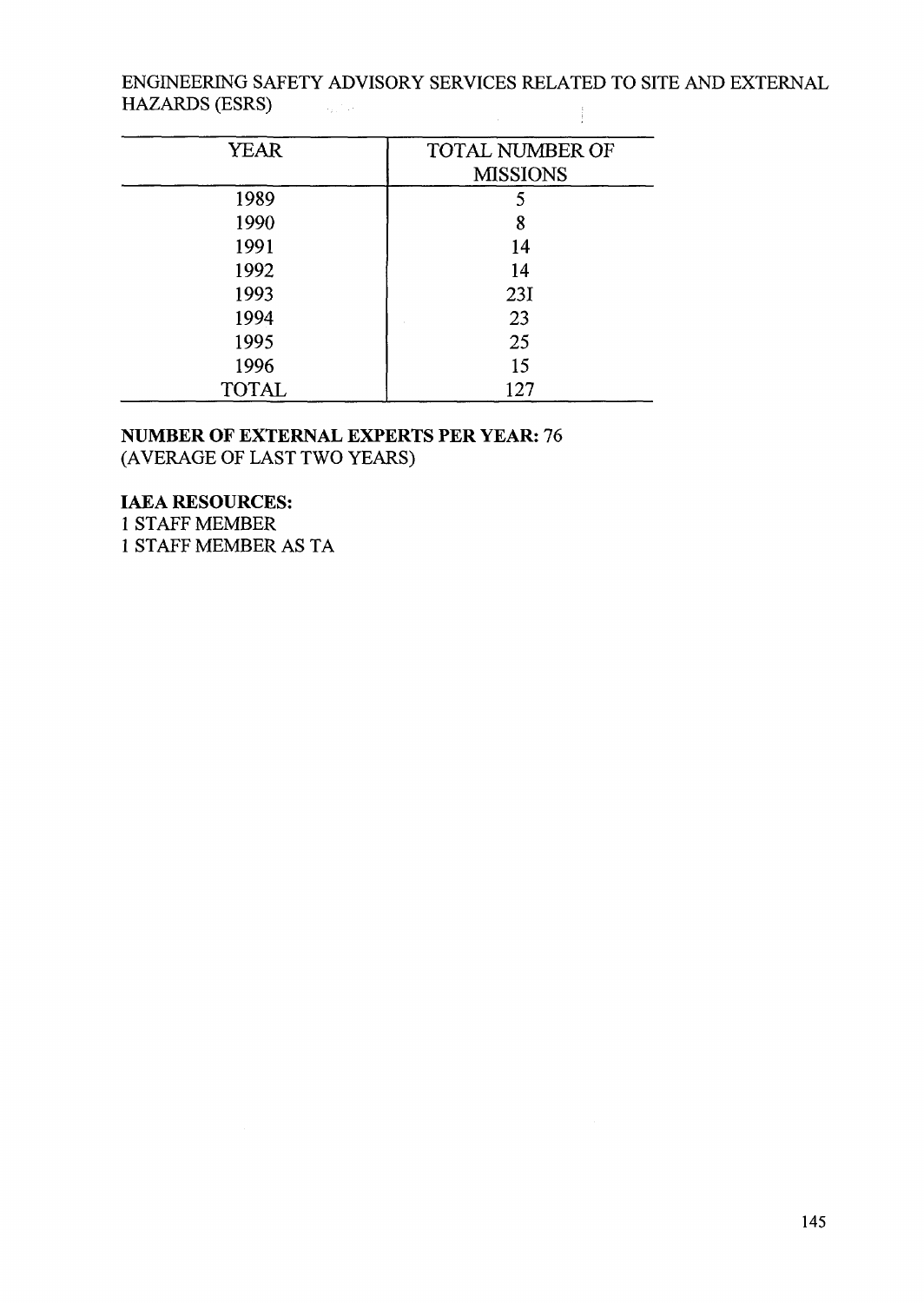#### **ANNEX2**

#### **DRAFT WORKPLAN 1996/97**

- **Task 1. Safe shutdown systems identification/classification** Paks NPP (WWER-440/213) - **Task completed** Kozloduy NPP (WWER-1000) - **Task completed** (Co-ordinated by WESE)
- **Task 2. Design regulations, acceptance criteria, loading combinations** AEP will provide FRS for Kozloduy NPP. Otherwise **task completed.**
- **Task 3. Seismic input, soil conditions** Task completed for Kozloduy NPP. Final soil parameters and seismic input will be sent by Paks NPP **(June 1996)**
- **Task 4. Standards, criteria comparative study** First phase completed. For the second phase comparison of re-evaluation criteria will be made with original Soviet rules at the time of design. **(October 1997)**

SA (CR) - coordinator MD (CR) CKTI (RF)

- **Task 5. Walkdown of reference plants (Paks and Kozloduy Unit 5) Task completed for** both plants.
- **Task 6a. Dynamic analysis of Kozloduy NPP Unit 5 RB for seismic input**

AEP (RF) - Siemens - Coordinator EQE (BG) MD(CR)  $CL(BG)$ 

Task completed.

#### Task 6b. Dynamic analysis of Paks NPP RB for seismic input **Task 6b. Dynamic analysis of Paks NPP RB for seismic input**

 $AEP (RF)$  - Siemens (G) - coordinator MD (CR)  $\mathcal{L}(\mathcal{F})$  - coordinator  $\mathcal{L}(\mathcal{F})$ 

#### Task completed. **Task completed.**

**Task 7. Dynamic analysis of Paks NPP structures (benchmarking with results of Task 8)**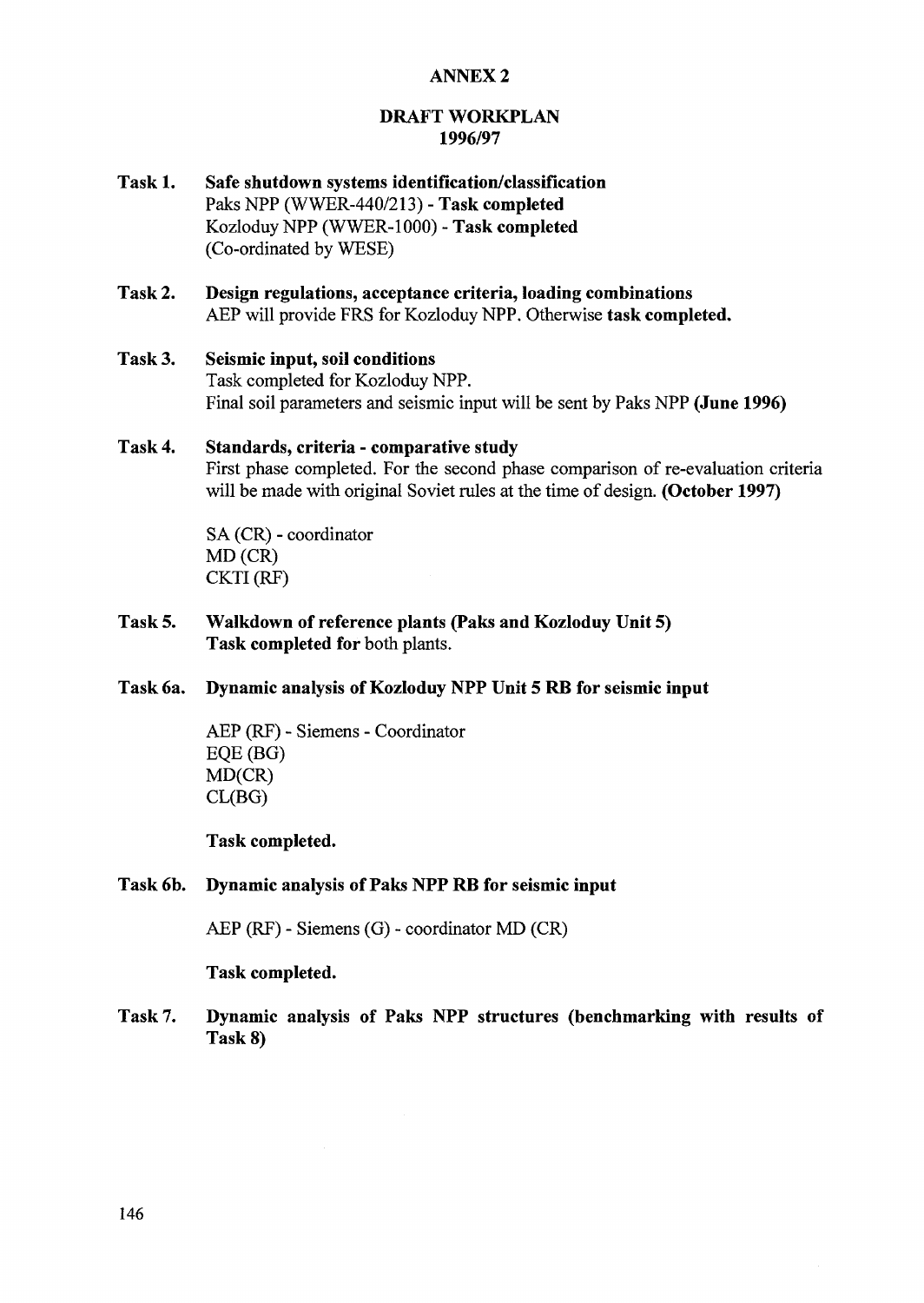#### **Task 7a - Reactor building**

Participants: Siemens (G) EQE (BG) CL (BG) MD (CR)  $\rm IVO$  (F)

Referee: Ismes (I)

**Input:** Distributed by IAEA.

**Soil Data:** Revised soil data to be distributed by Paks NPP **(June 1996)**

**Output:** Indicated points on the basemat (4-6, 14-16, 21, 33), at elevation +18.9 (35-37) and on the steel structure (46-47).

**Response parameter:** acceleration time histories

**Format:** on diskette or b;, e-mail to Mr. Zola (Ismes) plus a hard copy

Transmittal of "response" by participants (September 1996)

Comparative report by Ismes (December 1996)

#### **Task 7b. Stack**

Participants: SAGE (B) IZIIS (M)

IZIIS (M) will prepare final report. **(October 1996)**

#### **Task 7c. Worm tank**

Participants: AES (US) (in cooperation with Japanese institutes) PNPP (H) SA (CR)

AES (US) will evaluate results of experiments conducted so far. **(October 1997)** PNPP (H) will process blast results and compare with shaking table test results. **(October 1997)** SA (CR) will study seismic behavior of the tank for sliding. **(October 1997)**

#### **Task 8a. Full scale blast testing of Paks NPP**

Participants: PNPP (H) and Ismes (I)

#### **Task completed.**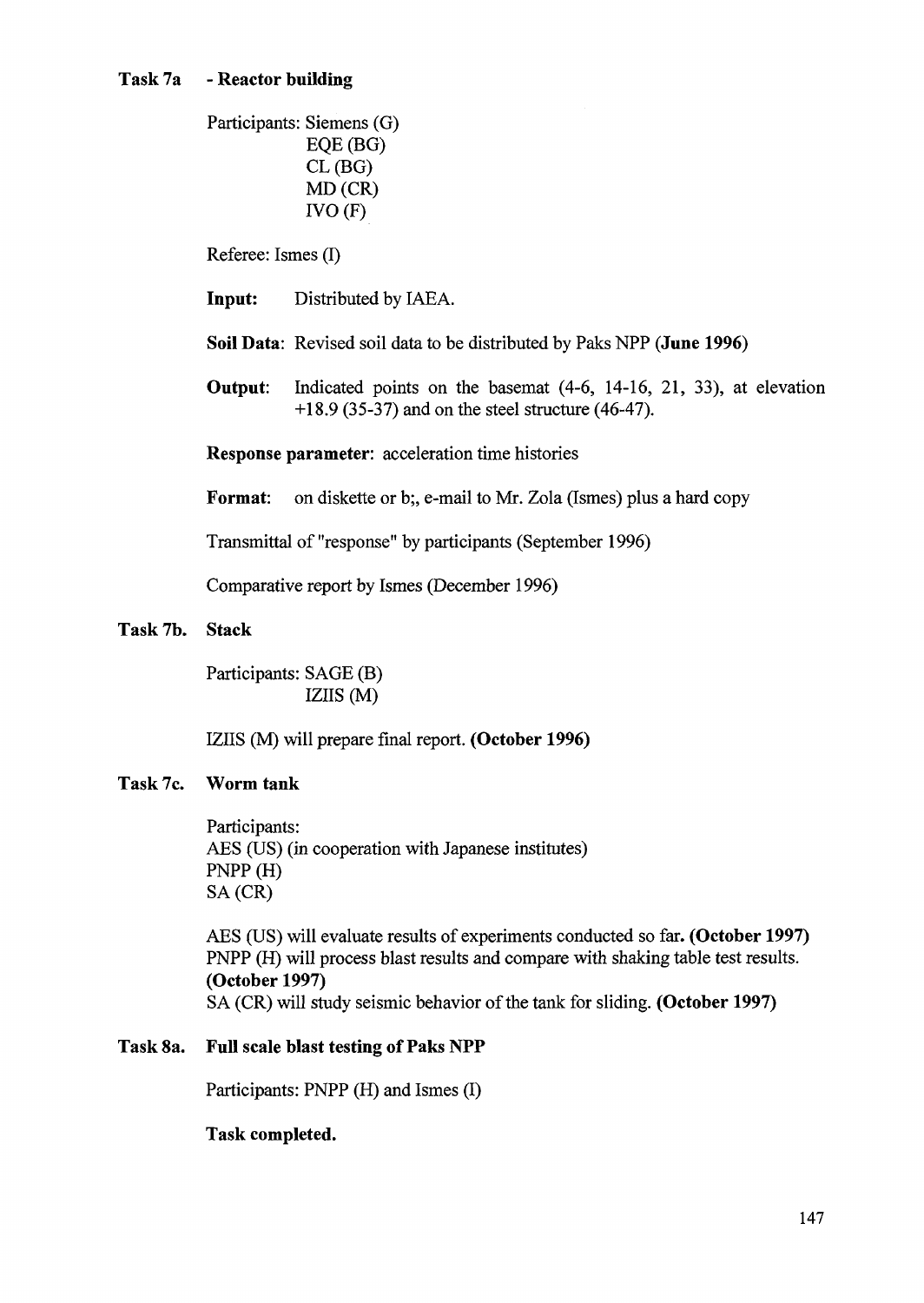#### **Task 8b. Full scale blast testing of Kozloduy NPP Unit 5**

Participants: KNPP (BG), CL (BG), Ismes (1) **(July 1996)**

#### **Task 9. Shaking table experiment for selected components** Participants: IZIIS (M) - coordinator, KNPP (BG), PNPP (H)

Five different types of relays will be tested each from Kozloduy and Paks NPPs.

Delivery of relays: **(September 1996)** Testing: **(December 1996)**

#### **Task 10. On site testing of equipment at Paks and Kozloduy NPPs**

Participants: VNIIAM (RF) - coordinator, PNPP (H), KNPP (BG)

Task continuing.

#### **Task 11. Previous component test data**

Participants: IZIIS (M), EQE (BG), KNPP (BG), PNPP (H), AEP (RF), VNIIAM (R-F), CKTI (RF), SA®

S A(R) will compile a list using the information in the Working Material provided by the other participants as well as Eurotest. (December 1996)

#### **Task 12. Experience data from Vrancea and Armenia earthquakes**

Participants: AEP (RF), SA (R), EQE (US)

Task continuing for Vrancea data. **(December 1996)**

#### **Task 13. Experience data from US earthquakes**

Participants: EQE (US), WESE (B), SA (US)

Task continuing. EQE (US) and SA (US) will meet and discuss in two weeks.

#### **Task 14. Special Topic 1 - Assessment of containment dome prestressing for KNPP**

Participants: KNPP (BG), SP (CH), BRI (BG)

New tendons will be designed using Swiss technology, material for 10 tendons for the cylindrical part of the RB will be delivered, a new monitoring system will be evaluated and implemented. **(October 1997)**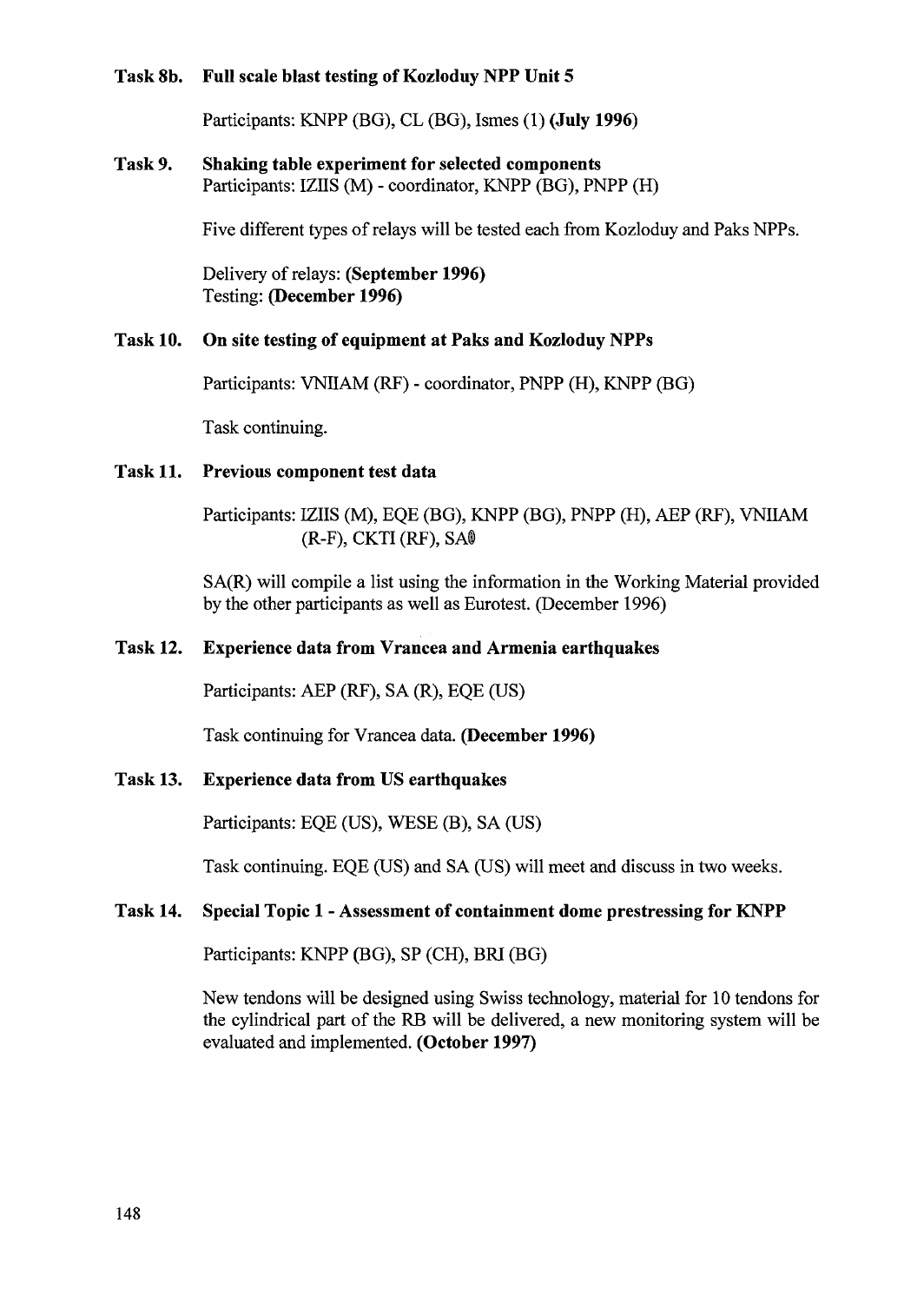#### **Task 15. Special Topic 2 - Assessment of containment dome/cylindrical part for different loading combinations**

Participants: KNPP (BG), SP (CH), BRI (BG), EQE (BG)

Task continuing. **(June 1997)**

#### **Task 16. Special Topic 3 - Stress analysis of safety related piping for KNPP**

Participants: SP (CH) - co-ordinator, KNPP (BG), Woelfel (G), CKTI (RF)

Task for Woelfel completed. SP (CH) will perform the following: seismic capacity evaluation of remaining piping systems, recommendations for upgrade measures, redesign of support structures where upgrades are necessary, and implement new support structures. **(October 1997)**

#### **Task 17. Special Topic 4 - Dynamic analysis of selected structures of KNPP**

Participants: SP (CH) - coordinator, KNPP (BG), BRI (BG), EQE (BG)

Diesel generator building analysis finished by BRI, interaction with underground reservoirs is in progress. (October 1997)

EQE (BG) submitted report on stack to KNPP who will transmit to IAEA.

Other stack analysis finalized by SP (CH).

#### **Task 18. Paks NPP feedwater line analysis to be compared with testing which was already performed**

Participants: PNPP (H), CKTI (RF), SA (CR), WESE (B)

Task continuing. **(December 1996)**

#### **Task 19. Analysis of buried pipelines for KNPP (between DG and spray pools)**

Participants: EQE (US), Siemens (G)

Task continuing. **(October 1997)**

#### **Task 20. Analysis of buried pipelines for PNPP**

Participants: SAGE (B), Siemens (G), SA (CR)

Task continuing. **(October 1997)**